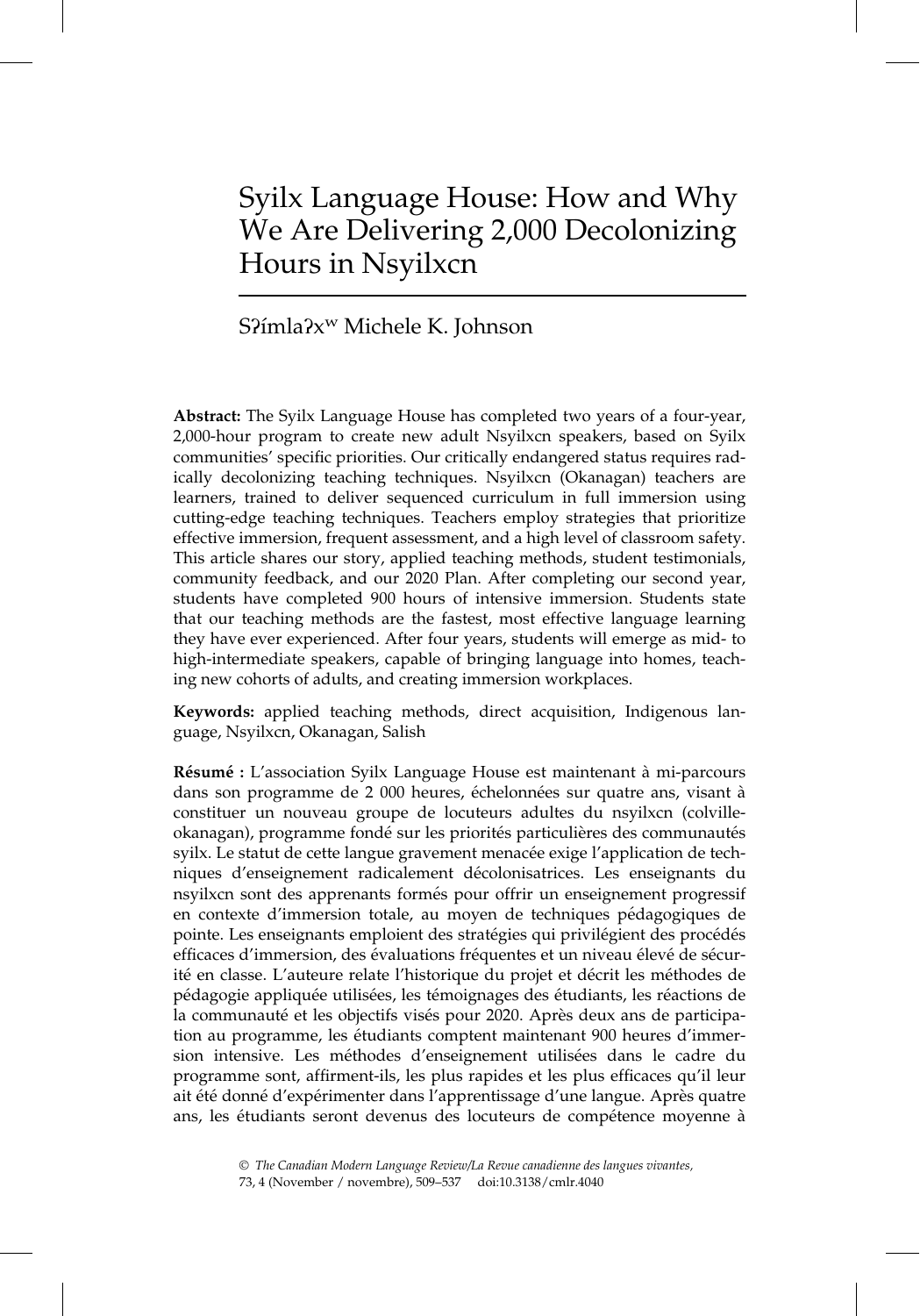intermédiaire supérieure, capables d'introduire cette langue dans les foyers, d'enseigner à de nouvelles cohortes d'adultes et de créer des milieux de travail immersifs.

Mots clés : acquisition directe, langue autochtone, nsyilxcn, okanagan, pédagogie appliquée, salish

#### Background: Why this program was chosen by community

On June 23, 2017, the Syilx Language House celebrated two years of language renewal and is halfway to its four-year goal of creating 10 new Nsyilxcn speakers. Learning an Indigenous language is a personal and community act of resistance, and putting this cohort together required vast amounts of preparation, activism, advocating, and lobbying as well as support from Elders and community (Kelowna Capital News, 2017). Nsyilxcn, also known as Okanagan, N'səlxcin, nqilxwcn, Colville-Okanagan, Sinixt, and Salish, is an Interior Salish language located in Syilx territory, southern British Columbia (BC) and northern Washington. It is critically endangered, with fewer than 50 fluent Elders remaining. Nsyilxcn activists recognized a desperate need to create fluent parent-aged speakers and have become groundbreakers in language revitalization. Nsyilxcn is lucky in that we have a proven curriculum and teaching methods to follow, created by the Salish School of Spokane in Washington (Peterson, Wiley, & Parkin,  $2015$ .<sup>1</sup> Like all Salish languages, Nsyilxcn has an extremely complex phonology and grammar. It is unique in that we have a full curriculum; most languages in BC do not, though many have a textbook or two. In our critically endangered state, some teaching techniques work better than others. The ongoing pressures of colonization require techniques streamlined to our specific community contexts, including a high priority on classroom safety and learning while teaching (Johnson, 2014; McIvor, 2015). The Salish School of Spokane has developed successful teaching strategies and a curriculum that prioritizes classroom safety, frequent assessments, and learning while teaching.

As an Indigenous person I first introduce myself. isk<sup>w</sup>íst S?ímla?x<sup>w</sup>. l snpintktn ki? kn mut. Simla na?ł Richter na?ł suyápix is $a\tilde{x}$ <sup>w</sup>íps. incapsíẁs Prasát, Cər̓tups, X̌ʷənámx̌ʷnam, naʔł Staʔqʷálqs iʔ skʷskʷistsəlx. iʔ səxʷm̓am̓áy̓aʔm̩tət Sʕamtíc̓aʔ naʔł ʕAn̓n iʔ skʷskʷistsəlx. caʔkʷ wikntp iʔ snỷaỷáǎaʔtntət l̓ málǎaʔs c̓asyáʔqnmp. I am Syilx Okanagan and suyápix (British descent), and a member of the Okanagan Indian Band. I live in Penticton BC. My ancestors are from the Simla, Richter, and Euro-Canadian family lineages. My language sisters are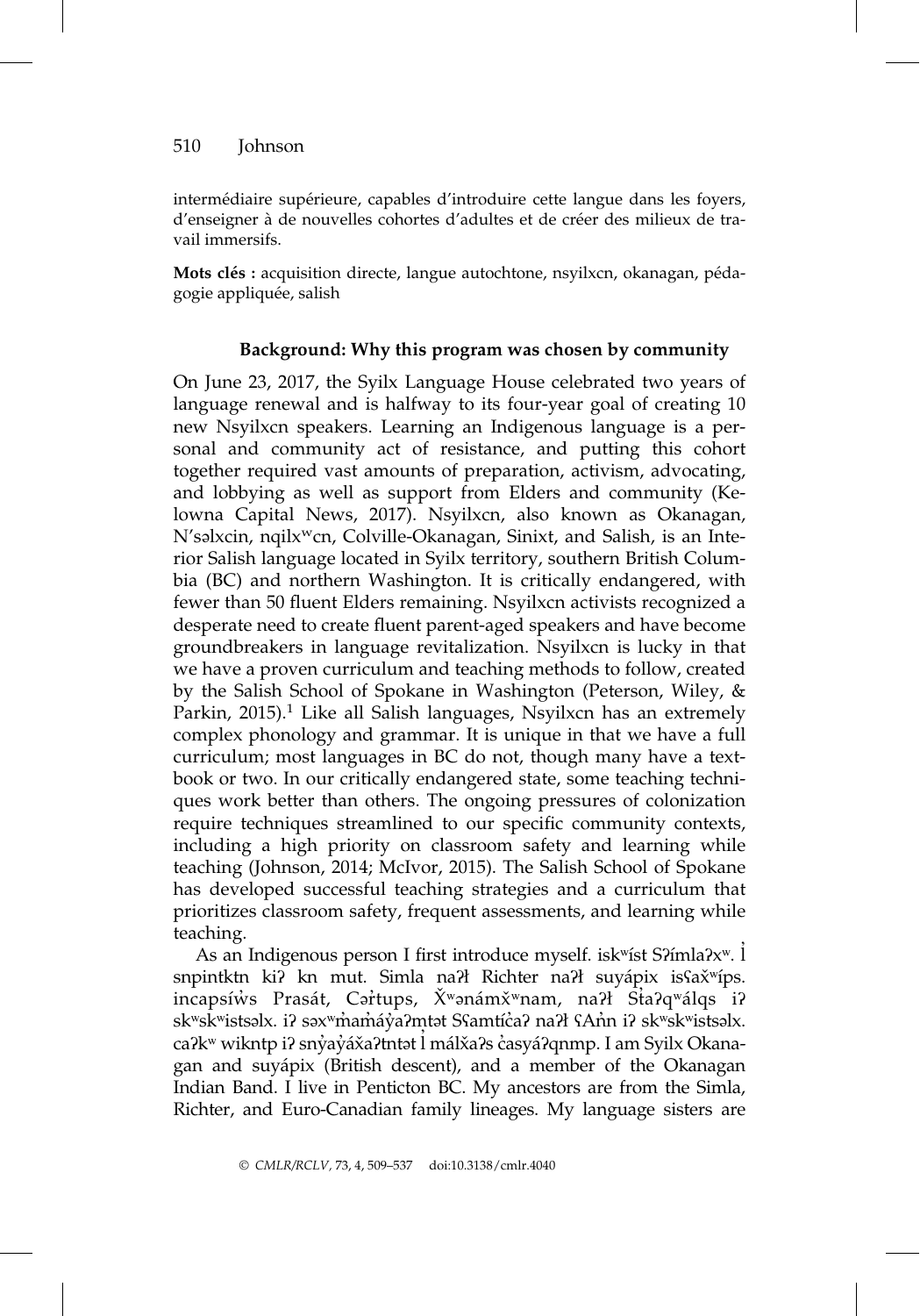Prasát, Cər̓tups, X̌ʷənámx̌ʷnam, and St̓aʔqʷálqs. Our teachers are Sʕamtíca? Sarah Peterson and Chris Parkin. You may view our background films on Youtube.2

The goal of any revitalization program should be to create new speakers (McIvor, 2015). However, no BC programs have reported the creation of fluent speakers in 25 years (FPCC, 2014, 2016). Indigenous languages have few successful models to follow, and there is "no secure standardized education plan in BC to ensure the creation of fluent speakers" (FPCC, 2010, p. 4). Challenges appear to outweigh successes, and language planners in BC continue to place the burden of teaching on the Elders. In BC there is a predisposition to fund programs taught by Elders (FPCC, 2010, 2014, 2016) regardless of the lack of evidence that such programs create new speakers. Community protocols value the knowledge of Elders, but younger learners have a right to learn our Indigenous languages.

I find inspiration in the stories of language activists who embrace cutting-edge language acquisition methods and choose to speak language rather than talk about language (Dauenhauer & Dauenhauer, 1998; McCue, 2016; Parkin, 2012; Twitchell, 2012) and model programs after successes (Fishman, 1991, 1993). Like Syilx activist Bill Cohen (2010, p. 86), I ask myself on behalf of future speakers, "What can you do for the people to be?"

Syilx communities and leadership identified language and culture as critical priorities in the Syilx Nation through community engagement and visioning (PIB, 2013; WFN, 2015). While there have been community language classes for 30 years, not one fluent Nsyilxcn speaker has been created in Canada (Cohen, 2010, p. 194). A successful model has emerged on the US side of our territory. The Salish School of Spokane created the Nsyilxcn Curriculum, has trained a dozen new adult speakers, and currently 75 children are receiving instruction in Nsyilxcn all day in all subjects. The Chopaka Language House was formed in 2011–12 (Johnson, 2014) as a pilot project in Chopaka, BC, to test the Nsyilxcn Curriculum with a group of self-motivated adults. After that, the Inchelium Language and Culture Association was founded to teach the Nsyilxcn Curriculum to adults in Inchelium, Washington.

The Syilx Language House Association was formed in 2015 to address two language priorities: to create new speakers, and to document Elders.<sup>3</sup> We are a grassroots activist organization and operate outside of institutional structures to focus entirely on language delivery, acquisition, and Elder documentation. We are a unique collaboration in the Syilx Nation. We are supported by core funding and inkind contributions from three Syilx bands and by in-kind contributions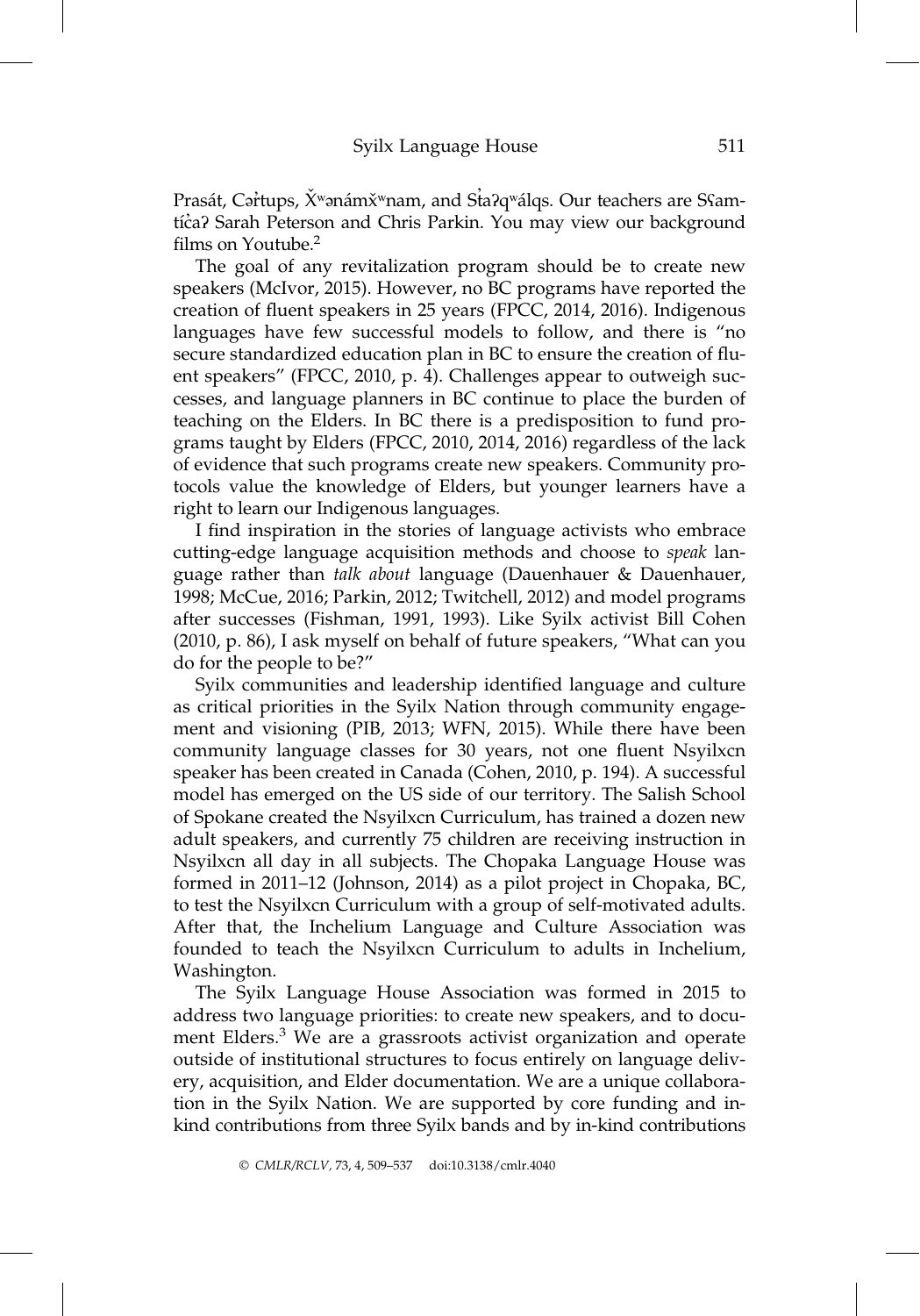from a fourth Syilx band. We also receive funding from Simon Fraser University, Mitacs, the First Peoples' Culture Council, the Aboriginal Languages Initiative, and BC Hydro. Penticton Indian Band leadership was the first to support the vision by offering core funding and a beautiful building to house the program in a centralized location in our territory. Our students are members of five of the seven Syilx bands in Canada; most are supported by their workplaces in Westbank First Nation (WFN), Osoyoos Indian Band (OIB), Okanagan Indian Band (OKIB), Penticton Indian Band (PIB), and School District 23 to attend two full days a week for four years.

The Nsyilxcn Curriculum and its teaching methods were chosen based on their success in creating speakers. They are used successfully by four different Interior Salish languages in Washington, and new proficient speakers and teachers are being created. Some of the Nsyilxcn Curriculum, teaching materials, and methods are described in this article, and most are described in previous publications (Johnson, 2014, 2016, 2017).

The six textbooks of the Nsyilxcn Curriculum are summarized in Table 1. In summary, the six textbooks comprise over 1,300 hours of lessons, over 2,000 pages of textbooks, thousands of images, thousands of audio tracks on CDs, detailed lesson plans, partner exercises, computer programs for each textbook, daily quizzes, regular oral and written exams, and daily homework, following a sequenced, laddered curriculum that teaches language through a base of traditional stories and cultural knowledge. We developed an intensive four-year plan to deliver 2,000 hours as our best chance of success in creating speakers. Teachers are learners, delivering sequenced curriculum with cuttingedge teaching methods, regular assessments, and full immersion. The Syilx Language House delivers the Nsyilxcn Curriculum and receives regular visits from fluent Elders who provide discussion on cultural topics to complement the curriculum.

#### Applied teaching methods

While there are numerous second language teaching methods, there is agreement that both first language and second language acquisition rely on an abundance of high-quality language input. There is little published about best practices in First Nations language-teaching methods; in fact, little is published about First Nations languageteaching methods at all. Our situation is quite different from non-Indigenous second language teaching contexts in that our teachers are not fluent and are faced with the urgency to create curriculum, fundraise, and staff our own programs. Teachers must also contend with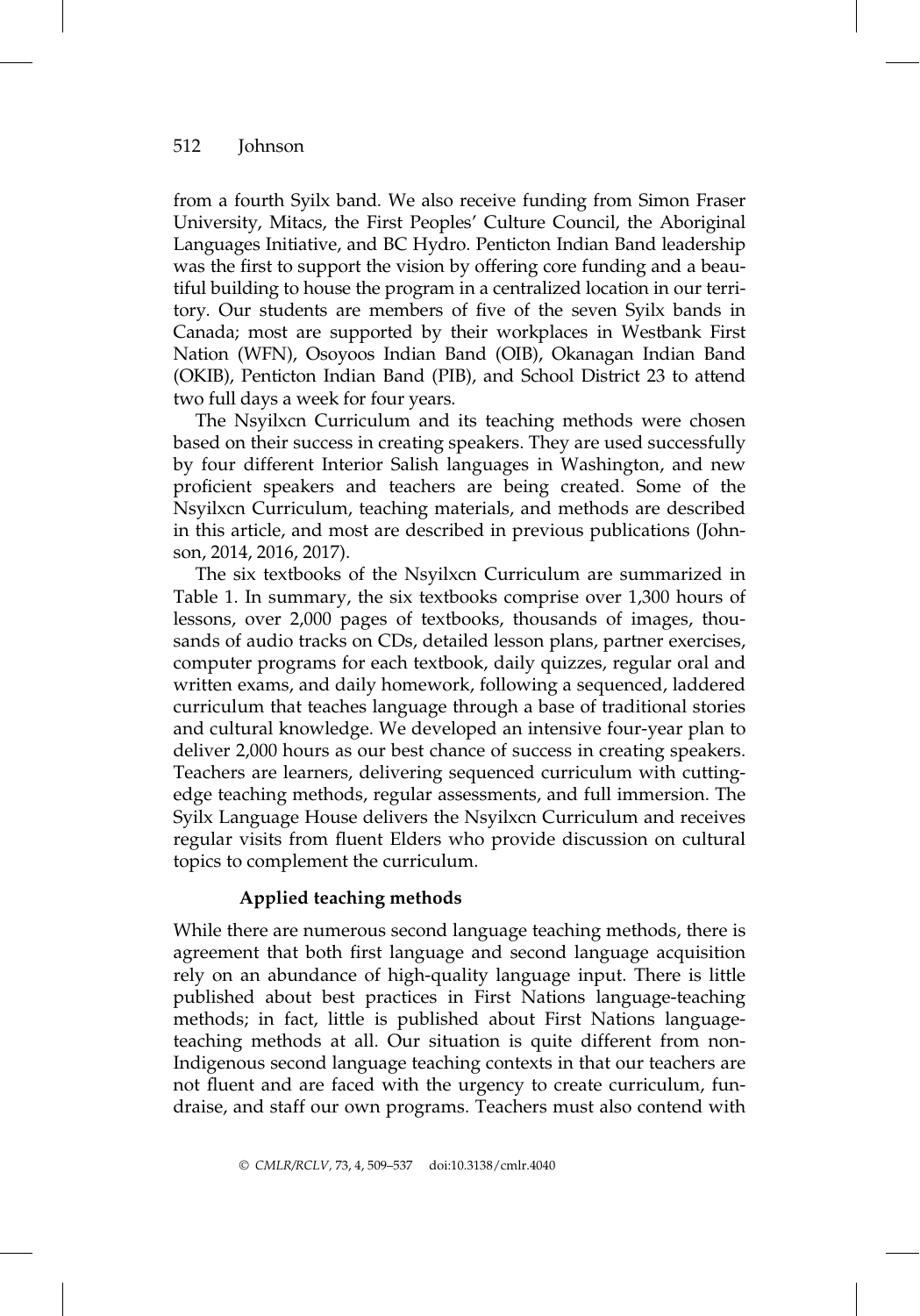| Text | <b>Title</b>                                                                                                  | <b>Structure of lessons</b>                                                                                                                                                                                                                                                                                                                                                                                                                    | Pgs.                                 | Hrs* | Proficiency<br>of text** | Proficiency<br>estimate***                                                                                                                |
|------|---------------------------------------------------------------------------------------------------------------|------------------------------------------------------------------------------------------------------------------------------------------------------------------------------------------------------------------------------------------------------------------------------------------------------------------------------------------------------------------------------------------------------------------------------------------------|--------------------------------------|------|--------------------------|-------------------------------------------------------------------------------------------------------------------------------------------|
| 1    | N'səlxcin 1:<br>A beginning<br>course in<br>Okanagan<br>Salish                                                | 45 lessons, each with 10<br>vocabulary words and<br>4-6 sentences, taught<br>with graphic images and<br>games, no books open<br>during class                                                                                                                                                                                                                                                                                                   | 141                                  | 90   | Beginner                 | Low-<br>beginner                                                                                                                          |
| 2    | Captík <sup>w</sup> ł 1:<br>Okanagan<br>stories for<br>beginners                                              | 16 stories, each with<br>10-15 new vocabulary<br>words, and 25-35<br>sentences, taught with<br>graphic images and<br>games, no books open<br>during class                                                                                                                                                                                                                                                                                      | 212                                  | 100  | Beginner                 | Mid-beginner                                                                                                                              |
| 3    | N'səlxcin 2:<br>Аn<br>intermediate<br>course in<br>Okanagan<br>Salish                                         | 40 lessons, each with<br>20 vocabulary words,<br>grammar boxes, 10-30<br>sentences, and partner<br>exercises, taught with<br>books open                                                                                                                                                                                                                                                                                                        | 423                                  | 200  | Intermediate             | High-<br>beginner                                                                                                                         |
| 4    | Captík <sup>w</sup> ł 2:<br>Okanagan<br>stories for<br>intermediate<br>students                               | 15 traditional stories,<br>each with 30 new<br>vocabulary words, with<br>grammatical breakdowns,<br>point of view exercises.<br>Each story is narrated<br>mainly in past tense<br>(he/she form) and has<br>approximately<br>15 paragraphs, each with<br>an illustrated image.                                                                                                                                                                  | 406                                  | 200  | Intermediate             | Low-<br>intermediate                                                                                                                      |
| 5    | N'salxcin 3:<br>An advanced<br>course in<br>Okanagan<br>Salish (4<br>volumes, 4<br>seasons, 90<br>hours each) | Taught in 4 units of<br>18 lessons each: Spring,<br>Summer, Fall, and<br>Winter, based on<br>traditional knowledge of<br>plants, animals,<br>traditional practices, and<br>cultural topics. Each<br>lesson has 20-30 new<br>vocabulary words as well<br>as grammatical<br>breakdowns. Subject/<br>object conjugation boxes<br>of 36 and multiple verb<br>paradigms are<br>introduced, various<br>tenses of the four types<br>of transitivizers | $186 +$<br>$149 +$<br>$139 +$<br>110 | 400  | Advanced                 | Low to mid-<br>intermediate<br>$(note - low-$<br>intermediate<br>is an<br>extensive<br>phase<br>covering a<br>large range<br>of learning) |

Table 1: The Nsyilxcn Curriculum textbooks

(suite à la page suivante)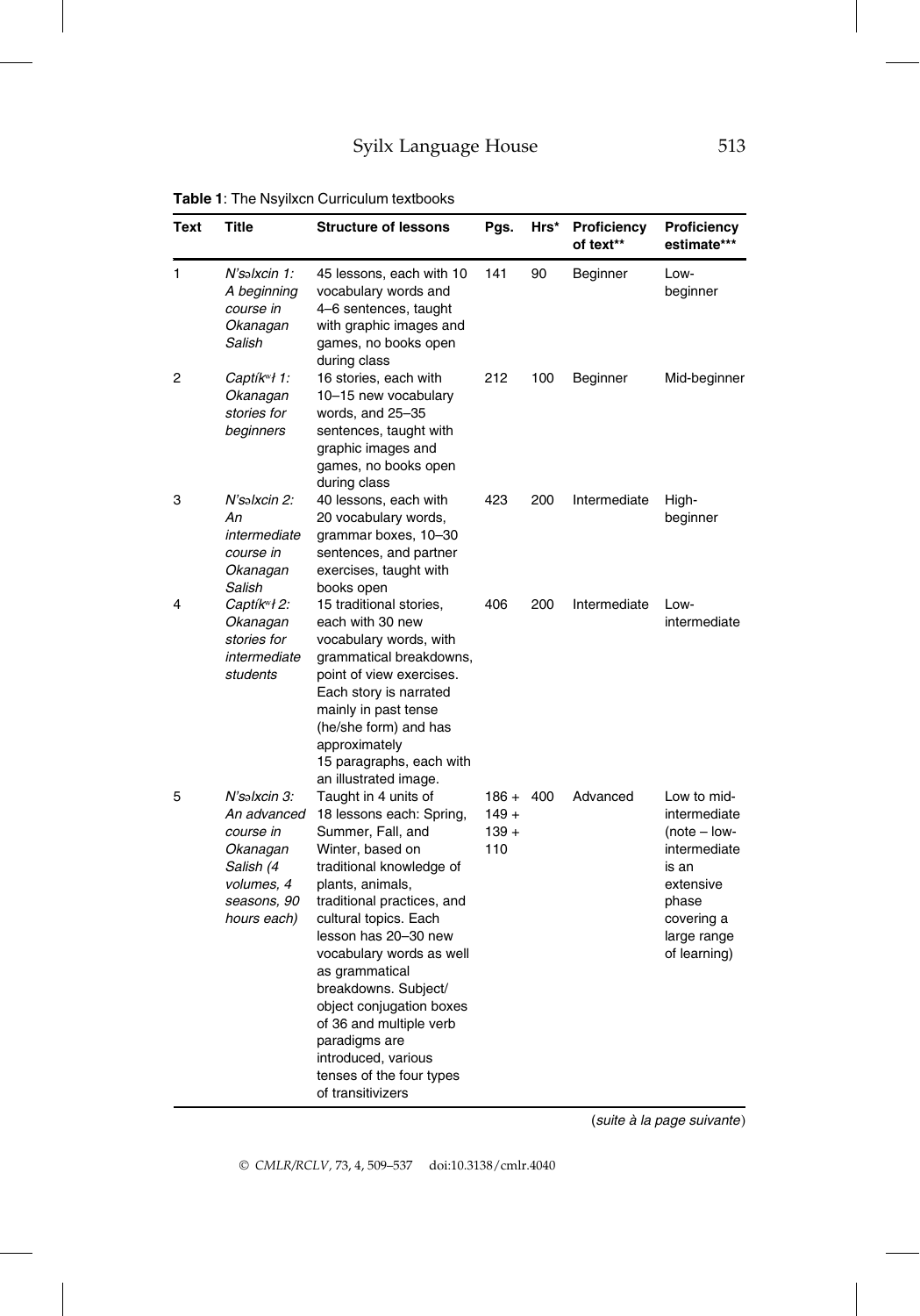| <b>Table 1: (Continued)</b> |  |
|-----------------------------|--|
|-----------------------------|--|

| Text | Title                                                                       | <b>Structure of lessons</b>                                                                                                                                                                                                                                                                 | Pgs. | Hrs* | <b>Proficiency</b><br>of text** | Proficiency<br>estimate*** |
|------|-----------------------------------------------------------------------------|---------------------------------------------------------------------------------------------------------------------------------------------------------------------------------------------------------------------------------------------------------------------------------------------|------|------|---------------------------------|----------------------------|
| 6    | Captík <sup>w</sup> ł 4:<br>Okanagan<br>stories for<br>advanced<br>students | (nt, st, xt, and it). While<br>N <sub>3</sub> is taught, N <sub>2</sub> , C <sub>1</sub> , and<br>C <sub>2</sub> are reviewed.<br>15 traditional stories.<br>taught with full levels of<br>grammatical complexity.<br>N <sub>2</sub> , C <sub>2</sub> , and N <sub>3</sub> are<br>reviewed. | 212  | 200  | Advanced                        | Mid-<br>intermediate       |

\* The number of hours required to teach the text including review of previous lessons. Books 1–5 are based on my own teaching experience.

\*\* Proficiency as indicated in the title of the textbooks themselves.

\*\*\* Author estimates of speaking proficiency after completing texts, following CLB (2012) benchmarks. For explanation of CLB benchmarks see below. Note that if students are taught the curriculum and are provided with an immersion workplace and exposure to more advanced speakers or Elders, they will move upwards in the benchmarks more quickly.

higher levels of learner anxiety due to various factors resulting from colonization, including language decline, older teaching techniques, "politics of distraction," and tensions and oppositions in community (Cohen, 2010, p. 288). Techniques must be chosen and curriculum developed to support teachers to maintain immersion in a positive environment and to learn while teaching. A teaching success story I have been following is that of Khelsilem, a young Skwxwu<sup>7</sup>mesh (Squamish, Coast Salish) language activist in Vancouver. He started learning his language with the "Where Are Your Keys?" method and has added other methods and created lesson plans to deliver 900 hours, accredited by Simon Fraser University (Arcand, 2011; McCue, 2016). Syilx Language House students also received Simon Fraser University's 900-hour Fluency Certificate on June 23, 2017.

I use several language acquisition terms in this paper, further described in Johnson (2017), Larsen-Freeman and Anderson (2011), and others. My intention in this paper is only to touch on applied acquisition terms as they can be used to support the activism required to successfully bring adults to advanced proficiency. There are two aspects to proficiency: grammatical accuracy (focus on form) and fluency, or the ability to speak quickly and fluidly (Archibald, 2016). A welldesigned curriculum will develop both aspects.

Much has been written about language acquisition techniques and teaching methods, including the "direct method," the "audio-lingual method," "community language learning," "total physical response,"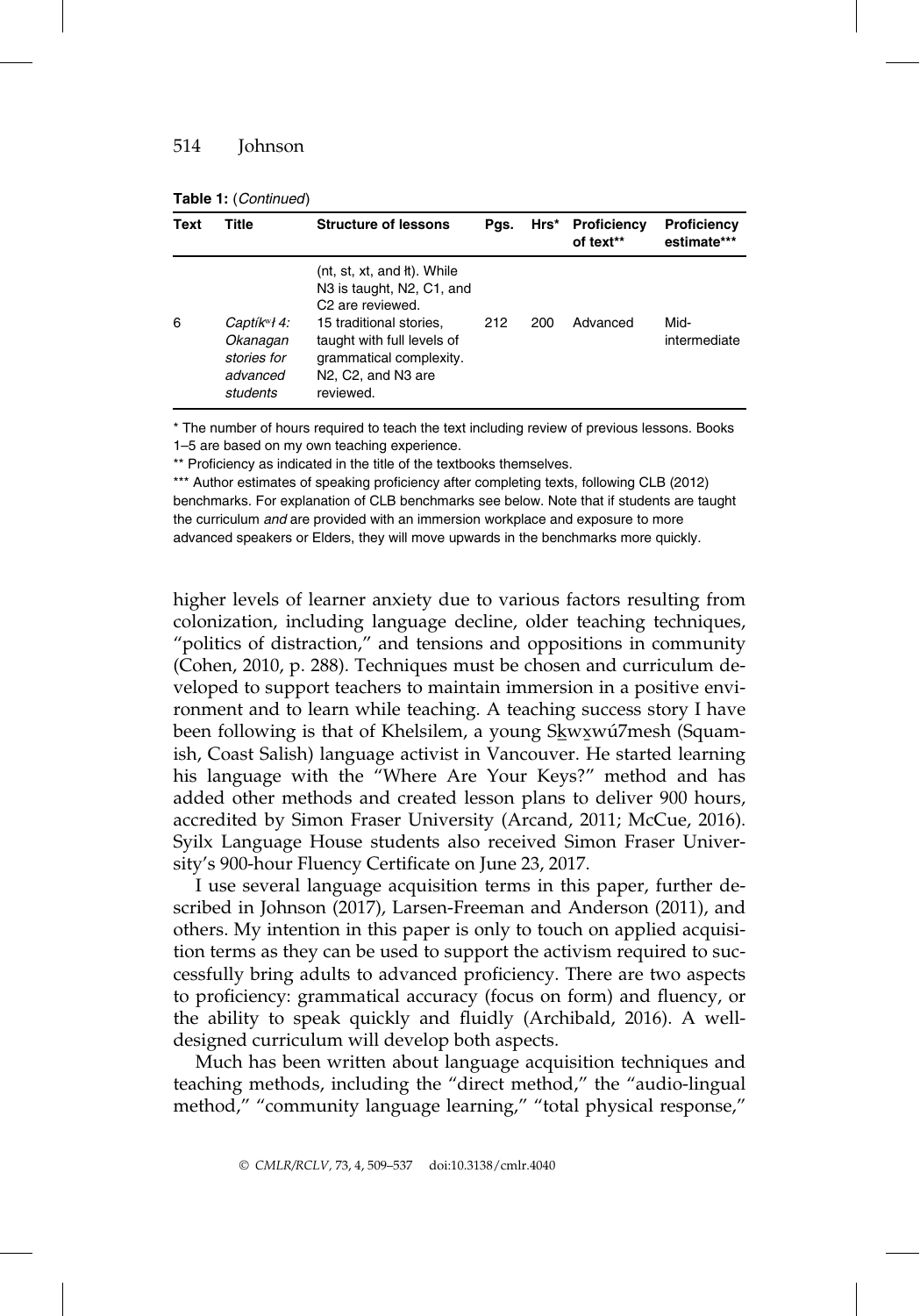and "communicative language teaching" (see, e.g., Larsen-Freeman & Anderson, 2011; Lightbown & Spada, 2006). However, as far as I can tell, other than in my work, nothing has been written about languageteaching techniques that are most effective for non-fluent (often beginner) Indigenous language teachers to teach with in their classrooms. Classrooms often rely on input from fluent Elders partnered with a beginner teacher. This situation is problematic because it is difficult, if not impossible, to have a fluent Elder follow a sequenced curriculum, to deliver full days of immersion, or for the teacher to maintain immersion or classroom safety. Remember that immersion means that the activities, as well as the instructions and classroom management, are in the target language, which means that the teacher must be able to deliver these and not rely on the Elder. A well-designed curriculum will support the teacher to succeed in maintaining immersion, transmitting language, maintaining classroom safety, and assessing language, all within the teacher's level of language competence. Several techniques lend themselves to this context better than others. Suffice it to say, from an experienced perspective, that the techniques I outline here and in Johnson (2016, 2017) have proven excellent to teach as a learner. Using the sequenced curriculum and teaching methods, I and my co-teachers are able to maintain immersion and lead the exercises. In the following subsections I outline applied teaching methods and personal observations about their real-world application in the Syilx Language House.

## Sequenced curriculum and lesson plans

In the Syilx Language House we follow a sequenced curriculum with detailed lesson plans. Co-teachers and students meet for two full days a week from 9:00 a.m. until 4:00 p.m., with a lunch hour and two breaks; there are 11 hours of instruction per week. Two teachers deliver the material, taking turns in half-hour blocks.

I cannot overstate the importance of sequenced curriculum as a support to both learners and teachers. Without curriculum, the teacher has no support or structure, and lessons can devolve into speaking English or talking "about" language rather than doing language (Maracle & Richards, 2000; Nicholson, 1990; Richards & Maracle, 2002). In critically endangered languages, learners must become teachers (Hinton, 2003). This is an undisputed reality as our precious Elder speakers disappear. The role of a language teacher is to provide plentiful language input that is meaningful, comprehensible, and grammatically accurate. It is nearly impossible for beginner-speaking teachers to provide grammatically correct input to students unless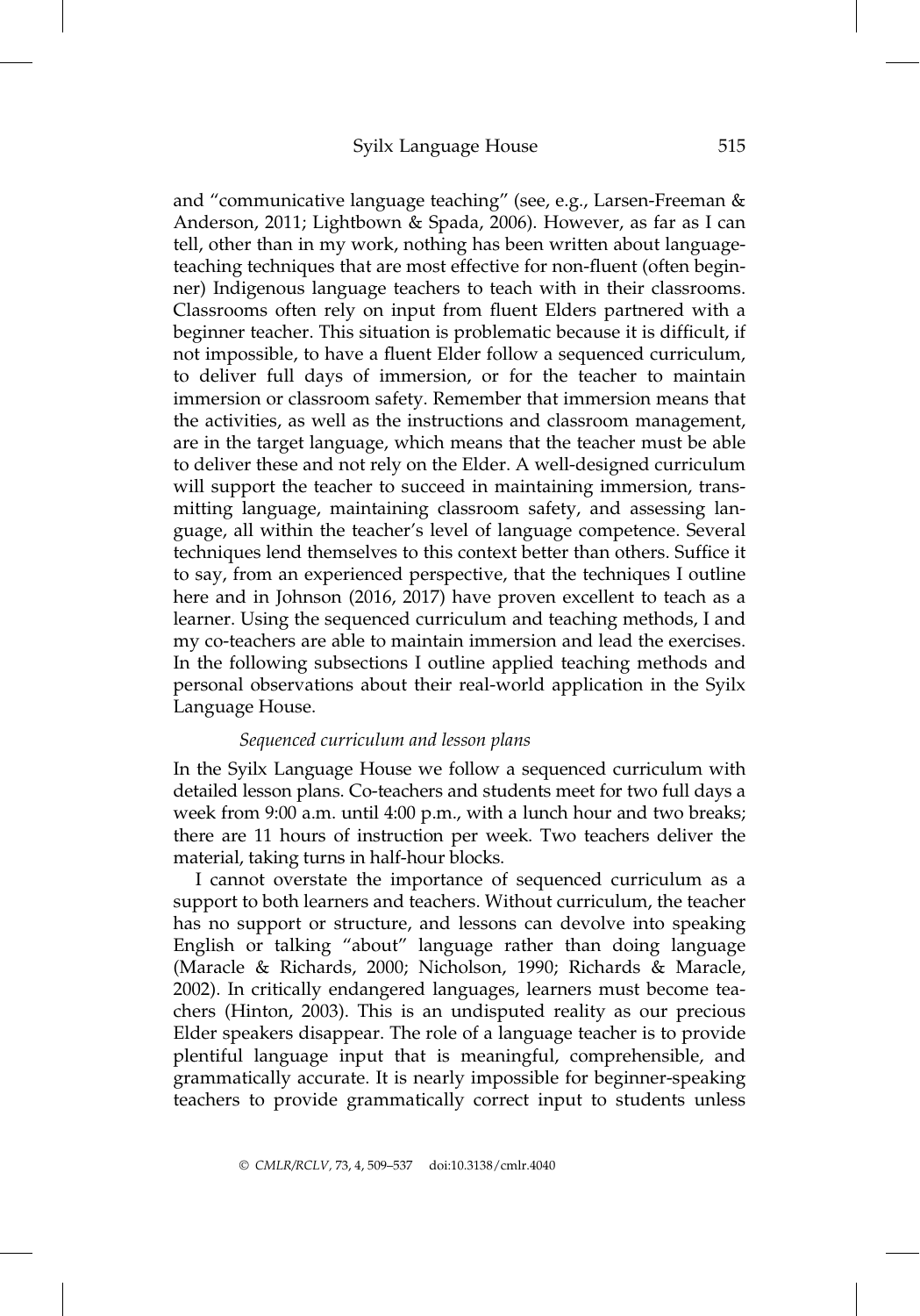they are following a sequenced curriculum designed for learners to teach.

I know of two examples of a curriculum designed for beginner teachers: the Nsyilxcn Curriculum and the Chief Atahm school curriculum, discussed below. The Nsyilxcn Curriculum has six textbooks, audio, teaching materials, teaching methods, and teacher training, following what is known by its teachers and developers as the Direct Acquisition method, described below. The six textbooks are outlined in Table 1. Grammar is introduced sequentially in the six textbooks. The choice and ordering of the grammatical concepts, vocabulary, and example sentences was made by Christopher Parkin and Sfamtíc≀a? Sarah Peterson. Chris was a Spanish teacher for 20 years before becoming an Nsyilxcn learner and curriculum developer; Sʕamtíċaʔ is a fluent Elder and speaker of two Interior Salish languages as well as English.

Something to keep in mind when deciding which order to introduce the grammatical structures in one's own language is that the needs of learners and teachers are quite different from the descriptive systems of linguists. For teachers it is important to teach one thing at a time. As teachers who are beginners ourselves, we are tasked with understanding a new grammatical structure enough to deliver it to the students. When I asked Chris Parkin how he chose the order of the grammatical structures, he told me that he himself was a beginner when he started writing the textbooks and was delivering the grammatical structures in the order that he himself was able to understand them.

Vocabulary items for Book 1 were chosen for the 45 lessons based on common objects and activities from daily life. Vocabulary items for Book 2 are from sentences from 16 traditional stories told as simply as possible by a fluent Elder speaker. Grammatical constructions introduced in the first two books include intransitive verbs and nt transitive verbs in simple past and future. Nsyilxcn has a highly complex system of transitivization. Later books include more tenses, paradigms, objects, the st, xt, and łt transitivizers and their future forms. I have found in practice that introducing more than one tense at a time frustrates learners.

Following a sequenced curriculum is a relatively radical technique. We know that the very best method of transmitting language is in the home to young children. Once the children are older, the best followup is having them attend schools where teachers teach in the language to children who are already fluent from their home exposure to language, similar to the francophone-school experience in Canada and the newly emerged Hawaiian schools in Hawai'i. We do not currently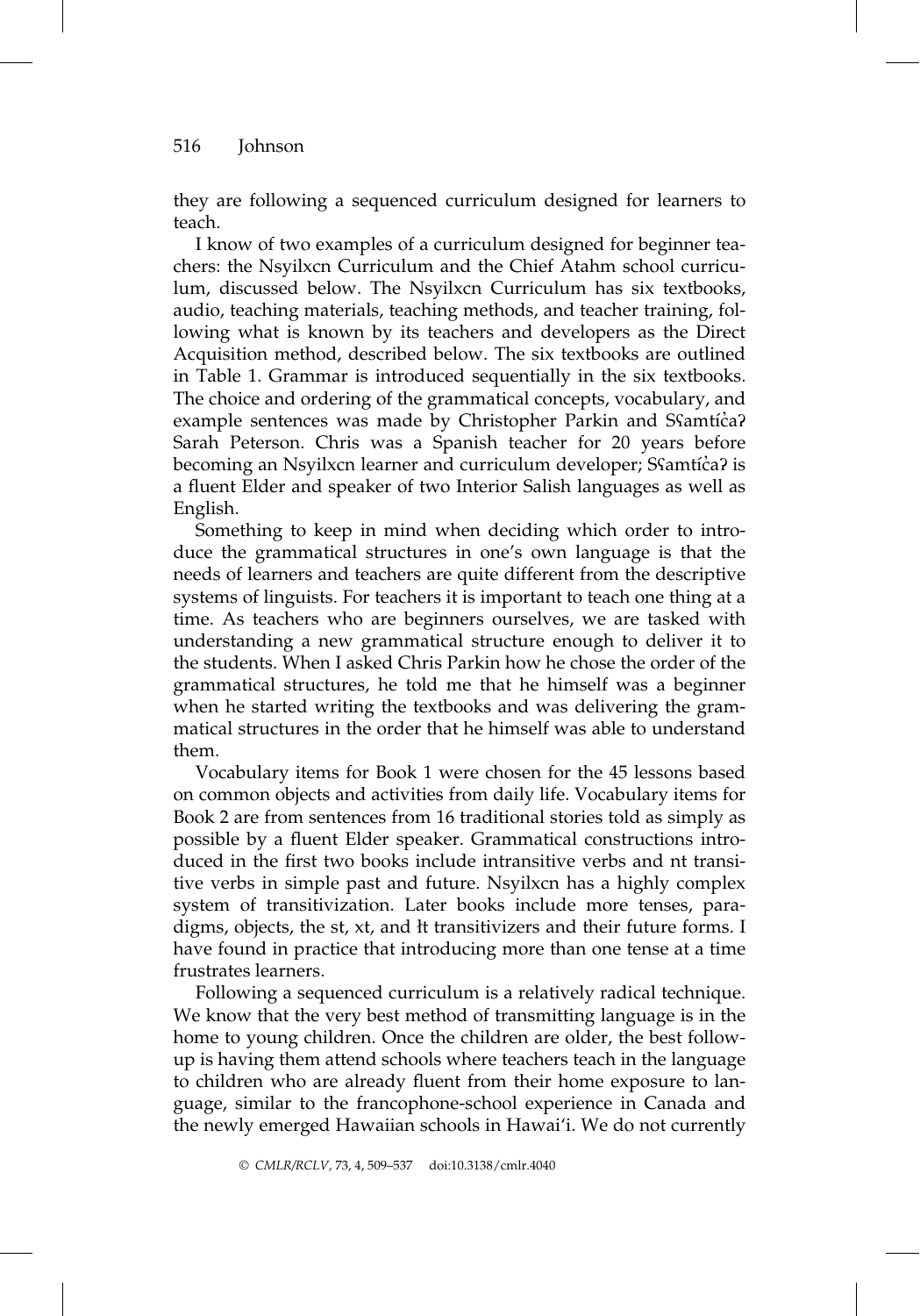#### Syilx Language House 517

have this luxury, so our efforts are directed at creating the first cohort of adults who will have the capacity to bring the language home. We have therefore turned to second language acquisition techniques, including following a sequenced curriculum, and this is working.

## Direct Acquisition – beginner methods

The Direct Acquisition method was developed by Christopher Parkin (Peterson & Parkin, 2007; Peterson et al., 2015) and, like the curriculum, is a gift to learners. It is a collection of numerous techniques, all based on full immersion. Each lesson is provided with audio, a lesson plan, teaching materials, activities, a quiz, and homework sheets. Model sentences are provided. A teacher can practise the forms ahead of time, keep the lesson on topic, and provide perfectly modelled sentence forms.

This section describes the activities used to teach vocabulary and sentences in the first textbook (also described in Johnson, 2016). The first two textbooks are taught using what Larsen-Freeman and Anderson (2011, p. 25) would describe as the "direct method" and the "total physical response" method. The Direct Method has "one very basic rule: no translation allowed" (p. 25). Chris Parkin, during teacher training, adds two rules for teaching beginners which stress the importance of classroom safety: never test, and never correct. Never put a learner on the spot in front of other learners, for example by pointing at an object and saying "what is this?" Rather, vocabulary words are reviewed by giving a choice of two words. Never overtly correct students' grammar or pronunciation, as this can raise anxiety levels. Rather, repeat the utterance with correct modelling. After 1,000 hours of instruction the lessons become more complex and different rules apply, but for the first 1,000 hours these simple rules serve our teachers well.

Beginner lessons are taught with no explicit grammatical explanation and follow several phases of learning: pre-production (the comprehension or silent phase), early production, speech emergence, intermediate fluency, and advanced fluency (Krashen & Terrell, 1988). In the Teacher's Manual: Direct Acquisition Lesson Activities (Peterson & Parkin, 2007), the teaching activities are grouped into three phases: comprehension, limited production, and full production. Vocabulary words are taught with three to five comprehension activities first, where the students hear several iterations of the sentences and words before they are asked to speak them. The teacher may have the students silently point at pictures of the words, illuminate them with a laser pointer, or hit them with a fly swatter. In limited production activities, students repeat the words and play games where they say a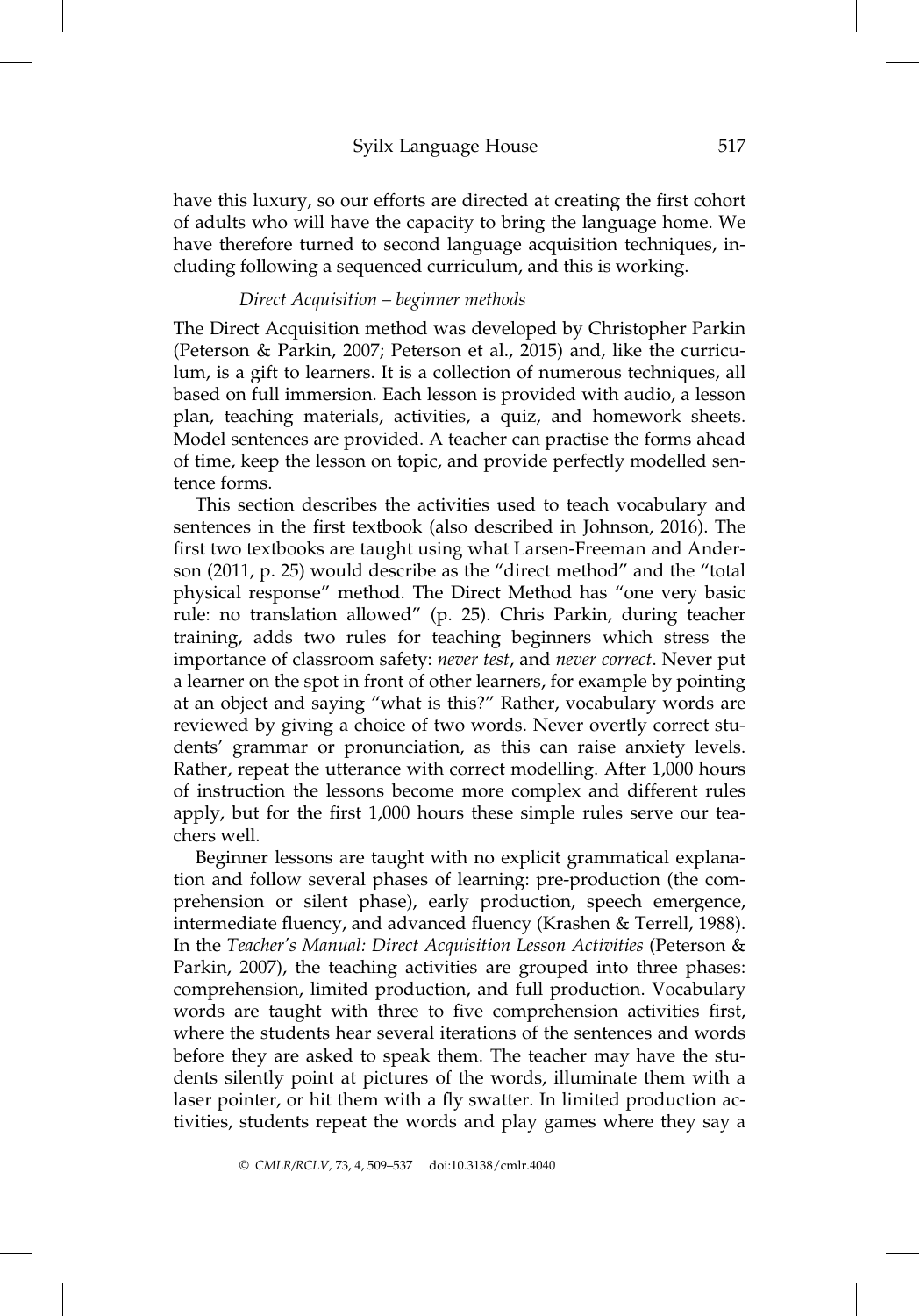few words; for example, the teacher may point at a picture and give students a choice of two words – "is it salmon or bread?" – and students answer with one word. In full production exercises the students are guided to simple activities using full sentences.

The first book of the Nsyilxcn Curriculum, Nsyilxcn 1, has 45 beginner lessons. Each lesson follows a detailed lesson plan found in the teacher's manual. Following a well-practised familiar method provides a sense of safety for both learners and teachers. After first learning the material, beginner teachers can be trained in the teaching method in two days. They are then able to provide 90 hours of immersion instruction from the first book. There is very little focus on form for the students in the first two books. The teacher, on the other hand, focuses on form as she is required to produce the grammatically correct sentences in each lesson.

The second book of the Nsyilxcn Curriculum, Captik $\forall$ 1, is based on 16 traditional stories, taught using Direct Acquisition. Each story has a list of vocabulary. Teaching images are provided for each new vocabulary word and for each new sentence. New vocabulary words are taught as in the first book, following comprehension, limited production, and full production exercises. The story sentences are taught, five at a time, following the same sequence. The benefit of this teaching method is that students are able to acquire more complex forms but are still using a familiar format. The teacher is the most active learner and is required to produce increasingly complex sentences, but she has the familiarity of her well-practised teaching method.

#### Total Physical Response (TPR)

Total Physical Response (TPR) is a popular term in BC language revitalization. It was popularized by the Chief Atahm immersion school in Chase, mentioned above, which has become known for developing the TPR method (Dick-Billy, 2003) and for being the longest-running immersion school, one of only four immersion schools in BC (Ignace, 2016, p. 33). TPR is based on comprehensible, low-anxiety immersion input based on actions and with very little to no focus on form (Asher & Adamski, 1986; Krashen & Terrell, 1988). The Chief Atahm School developed two textbooks to be used with the TPR method, TPR I and TPR II (Dick-Billy, Michel, Michel, LeBourdais, & Michel, 2004, 2007), and offers annual workshops in the TPR method, well attended by First Nations language teachers, mostly beginners themselves. The TPR technique forms the basis of a text developed for BC kindergarten teachers by Kathryn Michel (2013), a founder of the Chief Atahm School. TPR I has been translated into Nsyilxcn (Peterson, Elkink, & Parkin, 2008). The TPR technique is the backbone technique of four of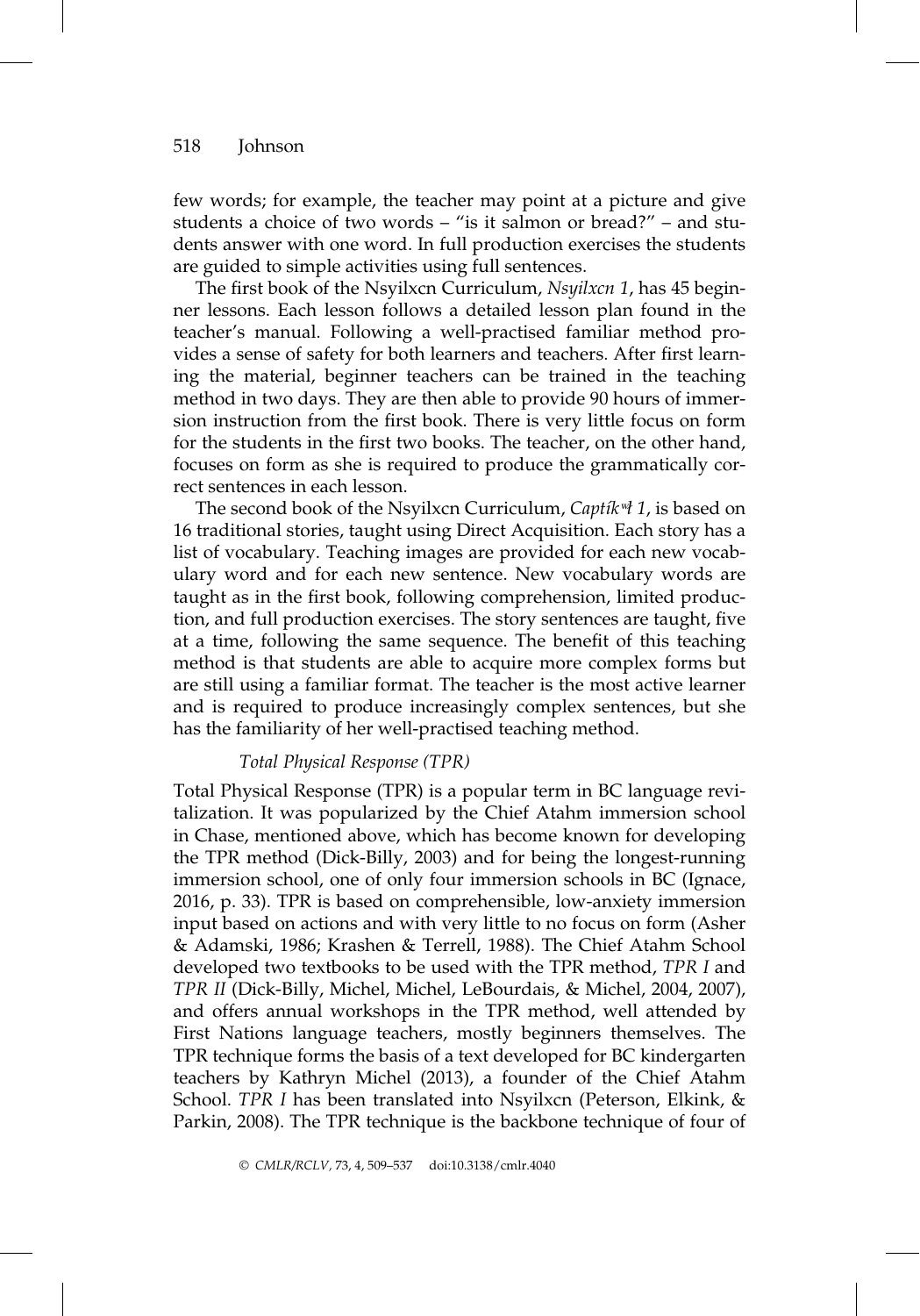## Syilx Language House 519

the 45 lessons in the first book of the Nsyilxcn Curriculum. I find it an excellent way to teach action-based vocabulary (verbs) at the beginner level, and I utilize it as much as I can, even at intermediate levels. For example, when teaching songs, I have the students gesture with their bodies. I use TPR gestures to indicate the first person, second person, and third person singular and plural as a way for the class to demonstrate the grammar without using English.

#### Teaching Proficiency through Reading and Storytelling (TPRS)

At levels higher than beginner, more teaching techniques are introduced. Teaching Proficiency through Reading and Storytelling (TPRS) has become popular in teaching Indigenous languages (Cantoni, 1999, p. 5; Johnson, 2014). I have heard TPRS introduced at Indigenous language teaching conferences. Blaine Ray originated the technique in the 1990s, based on TPR, as a low-anxiety way to teach stories, with very little focus on form. (See Ray and Seely [2004] for a full description of TPRS and its application in the second-language classroom.) TPRS is based on comprehensible input; from the first day, the student understands (almost) everything she hears. It involves a series of questions and answers about a story, after the story has been learned through other methods (the sequence is detailed in Johnson, 2014, pp. 190–193).

The TPRS method is one of my favourites at a high-beginner level when students are ready for the challenge. Once students are at the level where they can ask and answer simple TPRS questions about a story, we can really begin to play with language.

#### Direct Acquisition – intermediate and advanced methods

After the first and second books, at the intermediate and advanced levels an array of techniques are outlined in the lesson plans. We continue to use hand gestures while speaking to demonstrate first person, second person, and third person singular and plural, alone and in sentences. Some techniques focus on form (grammar drills, partner exercises, and sentence production) and some on fluency ("word description" activities, described below; "what did you do last weekend?" conversations, and playing the card game UNO). A combination of communicative strategies and focus on form produces more accurate students (Archibald, 2016). Activities and partner exercises are learned and enacted in immersion, but in the third to fifth books, grammatical concepts are introduced in English for about 20 minutes per day.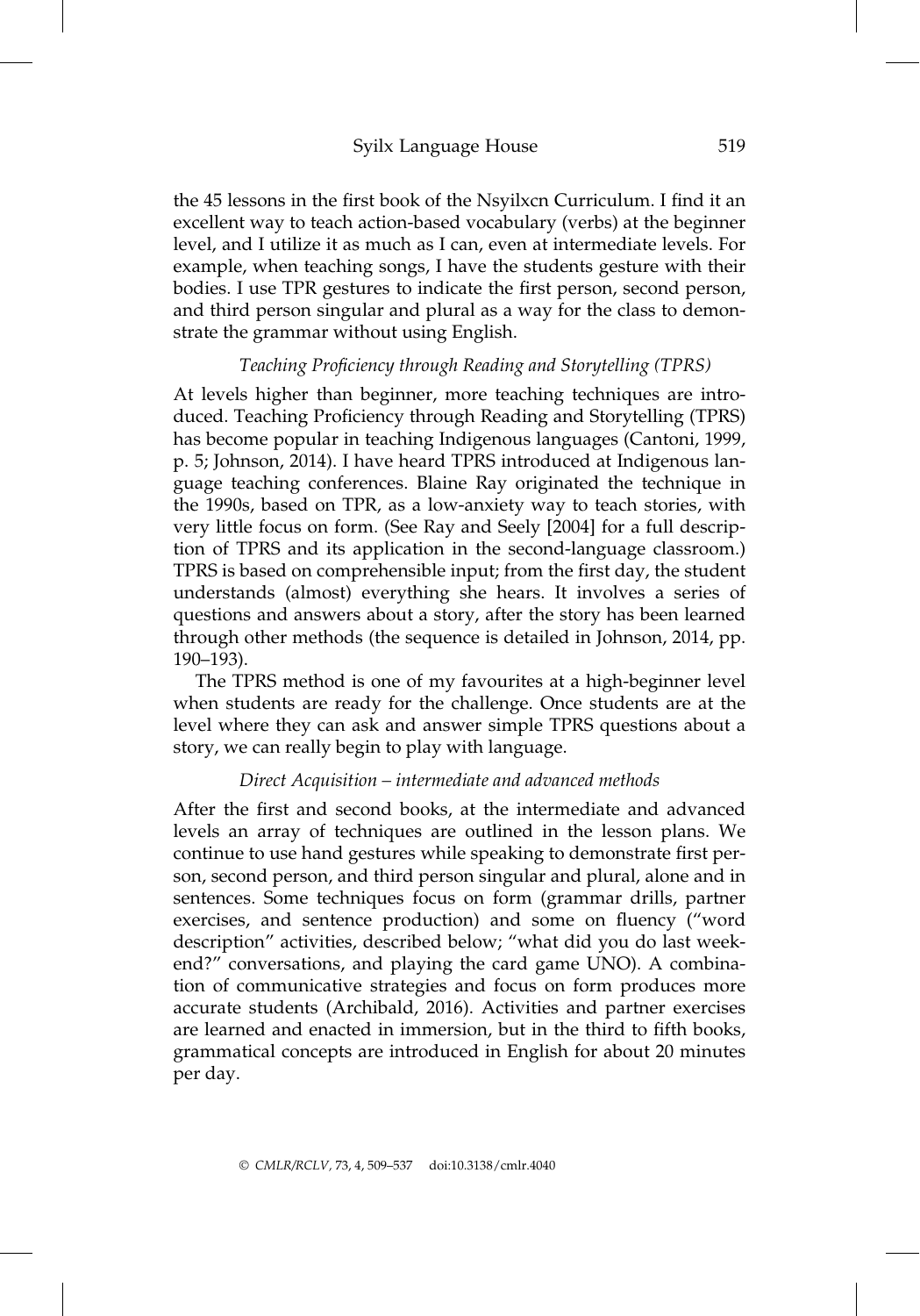## Constant review and peer-learning

Constant review is a cornerstone of the Nsyilxcn Curriculum. Of the total teaching time 75% is spent on new lessons and 25% on review. Constant review can introduce the principles of interleaving, effortful recall, variation, spaced retrieval, and peer learning (Brown, Roediger, and McDaniel, 2014). Review can become an opportunity for peer learning when students lead the review sessions for lessons they have already learned and gain leadership experience speaking confidently and leading a group in a safe environment.

## Word description activity

The word description activity is a low-intermediate activity or game for learning vocabulary in the third to fifth books. Each lesson in the third to fifth books introduces 20 to 40 new vocabulary words. In the activity, a student randomly chooses a word from the list. Without using any gestures, the student describes the word (storytells) using as many other words as possible, until another student correctly guesses the word from the list. The first student repeats the correct answer three times. The next student goes, until all words are described or 20 minutes have elapsed. The first few times the descriptions are short, but after a few times the students gain confidence and fluency. The descriptions then become detailed and hilarious. This exercise focuses on fluency rather than form. My students and I enjoy this activity since it gives us an opportunity to play with language. By the fifth book, we introduce the word description race. The list of vocabulary words is cut into strips and shuffled. Students are given one minute to describe as many words as possible and have other students correctly shout out their guesses. The next student tries to beat their total.

#### Flashcards

Flashcards are a well-known language acquisition tool. The Nsyilxcn Curriculum uses flashcards starting with the third book, when the vocabulary is too plentiful to be taught in the classroom and the onus is placed on the student. Students create flashcards of new vocabulary words and grammatical concepts. Once a word is known, it is placed in a separate pile. Remaining cards are shuffled and reviewed until all words are known. I had a love-hate relationship with flashcards until I read about the scientific basis for this low-tech learning tool. Flashcards are known to be more effective when reviewed regularly. The cards must be shuffled, which provides the principles of spaced retrieval, interleaving, and effortful recall, which are effective forms of self-testing (Brown et al., 2014).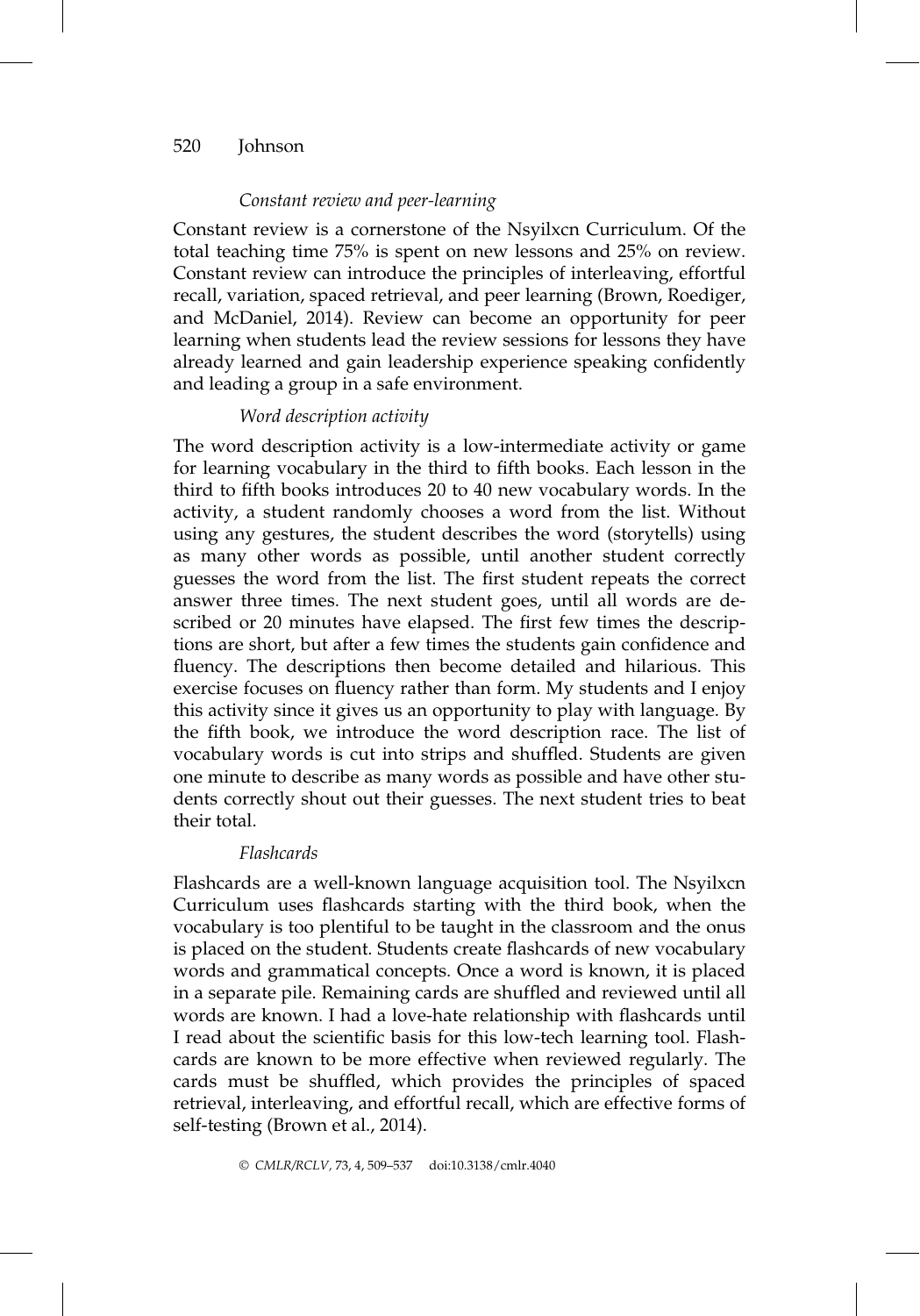## Syilx Language House 521

#### Walking and storytelling review method

I developed the walking and storytelling method for intermediate students after reading about the value of effortful recall (Brown et al., 2014): the higher the effort, the greater the learning value. It is of great value in reviewing stories. Remember that constant review is a cornerstone of the Nsyilxcn Curriculum. After a Captik $A$  1 story is reviewed in class using audio and images, the students stand up in pairs, walk outside, and walk around the park for 10 minutes telling each other the story from memory. They are not to help each other so as not to interfere with the effortful recall. Because they are at the same level, they find this exercise safe and fun. It is a joy to walk around the park hearing pairs of students speaking, laughing, struggling to remember, and supporting each other. Captik  $\not\!$  2 stories and Nsyilxcn 3 lessons are reviewed similarly, but students are allowed to assist each other.

## Learning by teaching

Little has been written about learning by teaching. I wrote about it in my thesis (Johnson, 2014) and found only one other published mention (Grzega, 2005). Brown et al. (2014) refer to it as peer learning, although without going into detail about what it involves. Nevertheless, it is known that Indigenous language learners must stand up and become teachers. The difficulty and tension in teaching as a learner are so great that Hinton (2003) refers to us as "heroes." The Nsyilxcn Curriculum is generally taught by a pair of co-teachers, ideally with one of them more experienced and mentoring the other. As described above, it is absolutely necessary to be armed with well-designed teaching materials and methods in order to be successful. When I hear learners teaching, my heart sings (Johnson, 2016). I can personally attest that learning by teaching the Nsyilxcn Curriculum has created fluent speakers at the Salish School of Spokane.

#### Addressing language tension for teachers and learners

Something needs to be said about the mental effort required to teach a second language as a non-fluent teacher. I wish something was documented about this phenomenon, and I have asked French as a second language teachers if there is anything written to encourage teachers in this situation. While apparently it is uncommon for French teachers not to be fluent, in our critically endangered languages contexts it is common for teachers to be beginners, especially in the first stages of revitalization.

When my assistant teachers begin teaching as beginners, they say the room becomes hotter as they step up to the challenge of producing rapid-fire, correctly modelled sentences. The support of the sequenced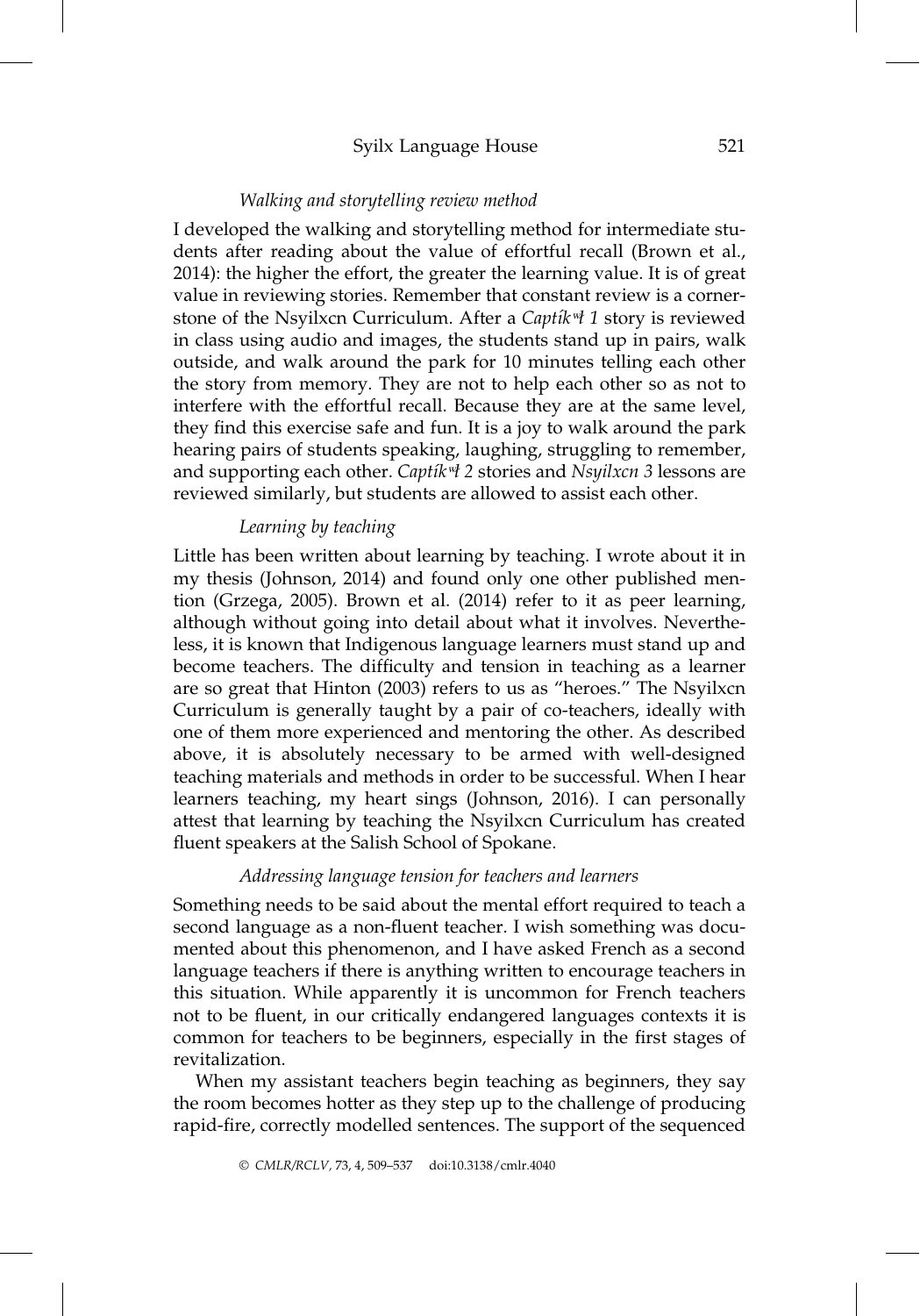curriculum is the only thing that stands between them and losing immersion. I watch as they gain confidence in the repetitive patterns in the teaching method. In our first year, I started each day with words of encouragement (in English) to mindfully address the language tension. Addressing the tension helps to reduce it. I remind students and teachers that immersion will naturally induce tension. This tension can show up in various ways: an urge to speak English, crack jokes in English, arrive late, criticize the teacher, skip classes. I remind students to support each other and say that speaking and joking in English distracts other students and adds to the teacher's mental strain due to code switching.

From my own observations and conversations with French teachers, teaching language as a second language is far more taxing than teaching content-based language in immersion. By the same token, teaching in a French immersion school would be more taxing and less effective (for both teacher and students) than teaching in a francophone school, something that bears thinking about as we plan our schools and move toward an Indigenous language legislation in Canada. Once we bring groups of adults to fluency, they can form immersion schools and move from second language instruction to contentbased instruction, as in the examples of immersion schools formed in Hawai'i by advanced second language learners (Kamana & Wilson, 1996).

#### Positive psychology in the classroom

Learner anxiety is a known factor in second language acquisition and teaching (Dewaele, 2002; Ignace, 2016; Johnson, 2014; MacIntyre, Gregersen, & Mercer, 2016). Direct Acquisition methods are designed to reduce learner anxiety and produce a safe classroom space. Positive emotion in the classroom increases learner motivation and enhances learning (MacIntyre et al., 2016). As teachers we can incorporate positive exercises. When we review songs I review the happy ones more often. At the intermediate level I introduce positivity-based discussion topics such as "Describe your favourite day in the past ten years; your favourite vacation; your best birthday" as substitutes for "What did you do last weekend?" During the exercise, students are paired up, walk around the park, and storytell to each other for four minutes each. Then they switch partners and tell the same story to a different partner for two minutes each. Then we return inside and each student retells their story to everybody for one minute. This exercise, designed to increase fluidity, helps us get to know each other and makes us cheerful and happy.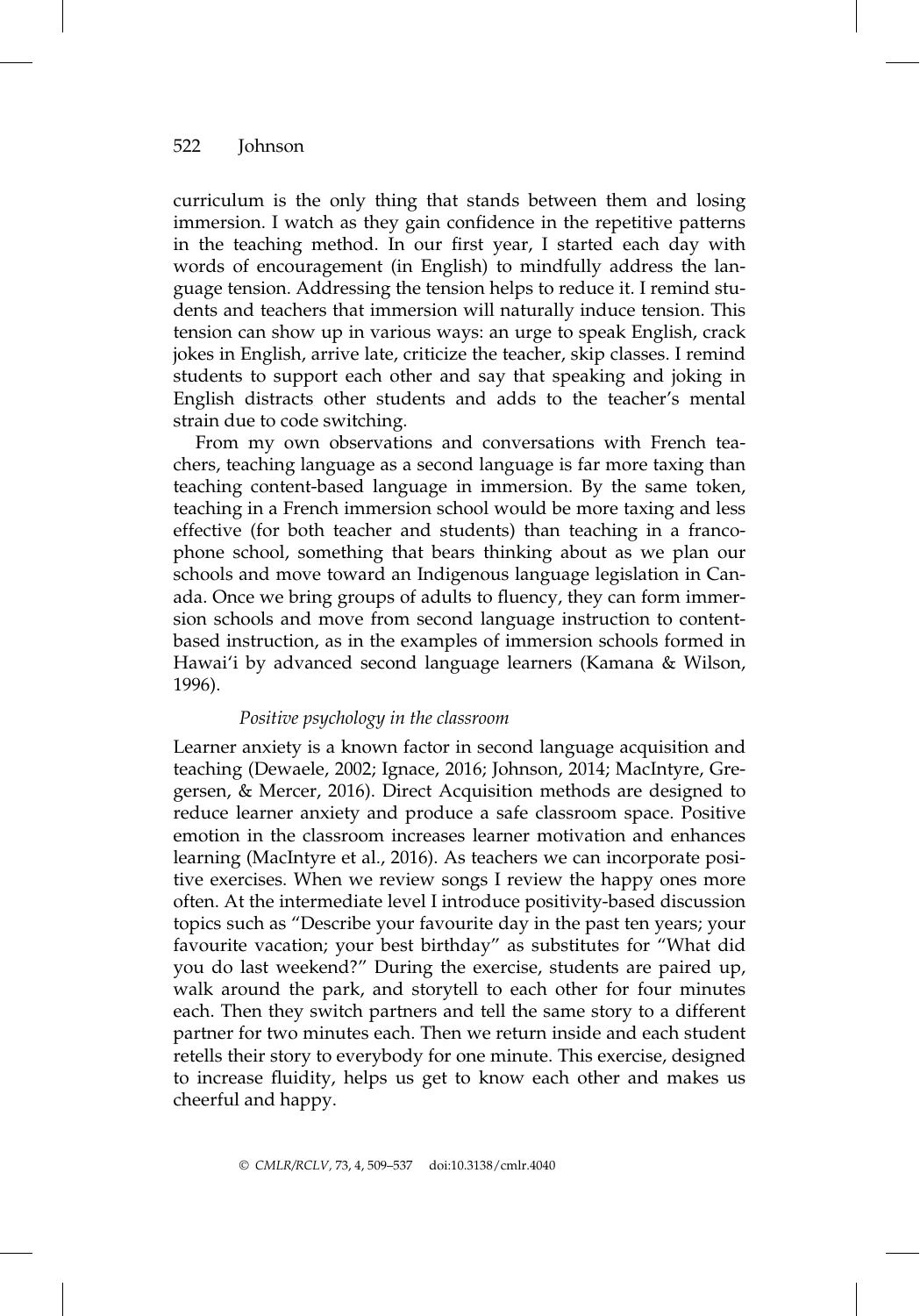## Syilx Language House 523

#### Learning by recording and transcribing Elders

If little has been written about learning by teaching, nothing has been written about the learning potential from recording and transcribing fluent Elders (though this technique, partnered with elicitation, works well for linguists who sometimes become speakers of Indigenous languages). Nsyilxcn's situation as a critically endangered language is dire, and as a teacher I feel multiple responsibilities. As a learner I must teach, fundraise, budget, train teachers, and run a program, all of which are challenging enough, but I also need to record our remaining Elders. Two years ago we chose a recording and archiving strategy and got started. I trained myself and then Sta?q<sup>w</sup>álqs, Səx<sup>w</sup>tums, Xastítk<sup>w</sup>, Xá?tma Sqilx<sup>w</sup>, and Q<sup>w</sup>yq<sup>w</sup>Sayáǎn to record, archive, and transcribe. Since 2015, the Syilx Language House has produced one publication per year of transcribed recordings with seven fluent Elders. Ten hours of recorded narrative and transcriptions were shared freely with community in a publication (Johnson, Gregoire, McGinnis, Barnes, Terbasket, & Edwards, 2015) and on our website.<sup>4</sup>

As any language learner knows, reading and writing are separate skills from listening and speaking (CLB, 2012). Recording and transcribing have noticeably improved our listening and writing skills. I can't assess exactly, but I can say that four years ago one minute of spoken Nsyilxcn took me an hour to transcribe, and now a first draft takes about 10 seconds. Sta $2q$ <sup>w</sup>a<sup>d</sup>qs said that recording fluent Elders gave her confidence to approach and speak with new Elders. Recording strengthens relationships between learners and Elders, creates a valuable repository of wisdom, and builds a shared sense of history. I can attest that a lot of learning occurs through recording and transcribing and that these recordings are a valuable tool for future learners.

## Assessment as a learning tool

Regular quizzing is an asset in the classroom, both as a learning tool and for program evaluation (Carless, 2007). Regular quizzing produces language gains that persist over time (Brown et al., 2014). Our daily written quiz at 9:00 a.m. serves the dual benefit of review and ensuring students arrive on time. Our mid-term and final exams have a written and oral component. Regular testing provides key benefits to learning: effortful recall, interleaving, and spaced recall (Brown et al., 2014), and the assessments provide objective information to teachers, students, and students' sponsors. In the first and second years of the Syilx Language House, of the 16 students, five received marks in the 90s and five in the 80s. Marks were based on daily quizzes, homework, attendance, journals, flashcards, a mid-term, and a filmed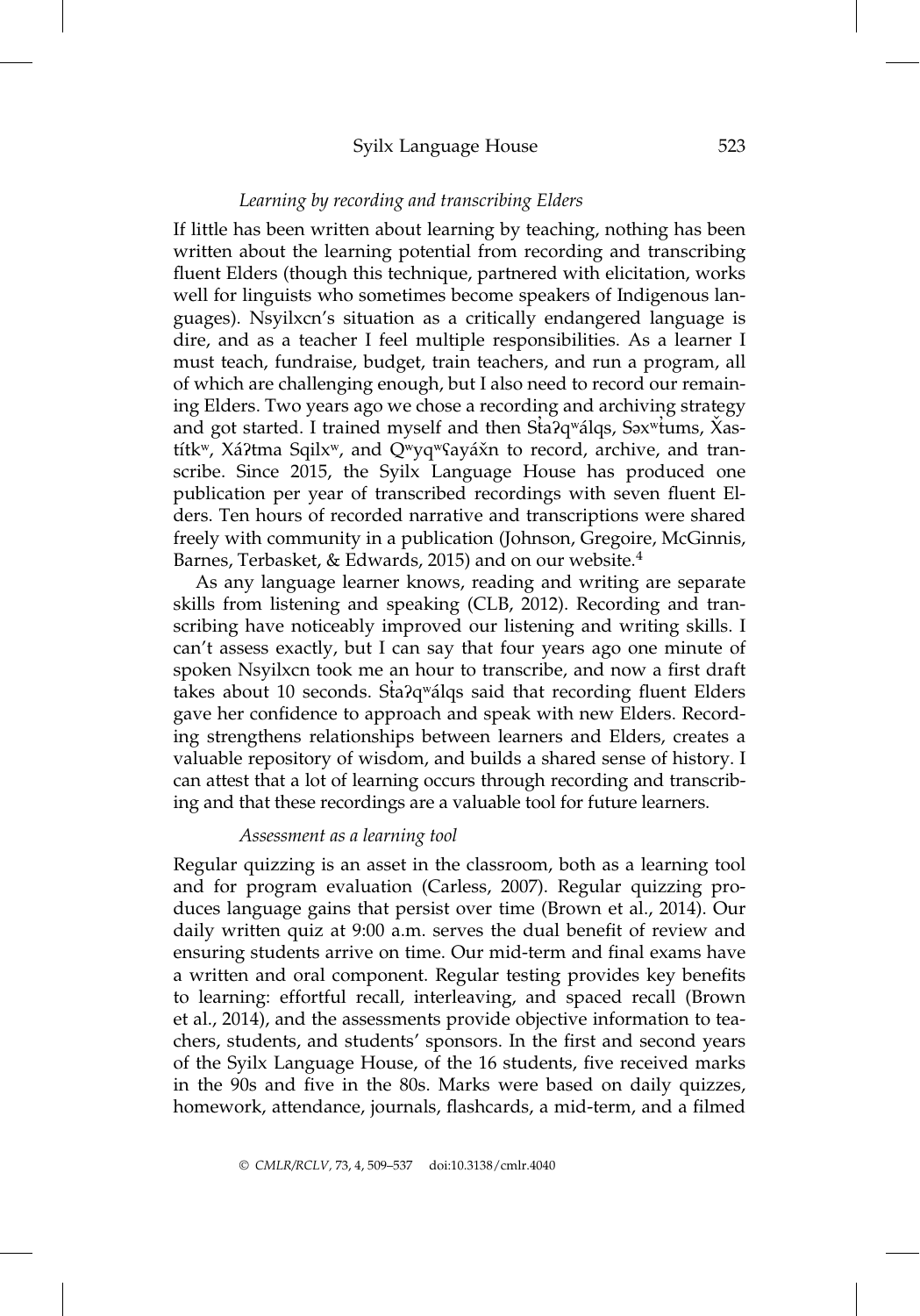final oral exam. For the first-year final oral exam, students were able to describe themselves, their families, and the life cycle of an animal, bird, and insect in Nsyilxcn. At the end of the second year, students were able to describe the cultural significance and traditional use of a plant or animal for their final presentation.

#### Assessment as benchmarking and evaluation tools

The other face of language assessment is relating students' proficiency to recognized benchmarks such as the Canadian Language Benchmarks (CLB), Maori benchmarks (Edmonds, Roberts, Keegan, Houia, & Dale, 2013), Hawaiian benchmarks (Housman, Dameg, & Kobashigawa, 2011), or the American Council on the Teaching of Foreign Languages (ACTFL). Assessment is often poorly developed in Indigenous language programs. There is a lack of published material on applied Indigenous language assessments, and existing Indigenous assessments underdescribe the vast range between beginner and advanced. There is little documented evidence of learners gaining enough proficiency to raise their children in the language. A beautifully written exception is a book with first-person accounts of individual learners who are raising their children in the language (Hinton, 2013). Many Indigenous languages face similar challenges such as language complexity, limited personnel, lack of resources, and political reasons for avoiding assessments (Mellow & Begg, 2014; Miller, 2004; Wigglesworth & Keegan, 2014). Assessment is well developed although not yet standardized in New Zealand (Edmonds et al., 2013; Wigglesworth & Keegan, 2014). First Nations languages in Canada have not adopted standard benchmarks, although recent research in BC has proposed task-based benchmarks based on work in Secwepmctsin and Sm'algyax (Ignace, 2016). My favourite benchmark system is the CLB because of its concrete, task-based descriptions. I applied CLB benchmarks to Nsyilxcn and Tlingit learners and collected four Nsyilxcn terms for Nsyilxcn benchmarks (Johnson, 2014, 2017).

Research shows that 2,000 hours are required to become highly proficient in complex First Nations languages such as Nsyilxcn (Ignace, 2016; Jackson & Kaplan, 1999; Johnson, 2014; Rifkin, 2003). Most Indigenous language programs in Canada fall far short of this and are not producing advanced speakers. In fact, there are "few highly competent second-language speakers of First Nations languages" (Ignace, 2016, p. 15). In the first year we delivered nearly 400 hours of lessons; by our second year we had delivered 900. Our four-year goal is 1,800 intensive hours.

Assessments are ongoing in the Syilx Language House. We performed a filmed storytelling assessment in June 2016 and again in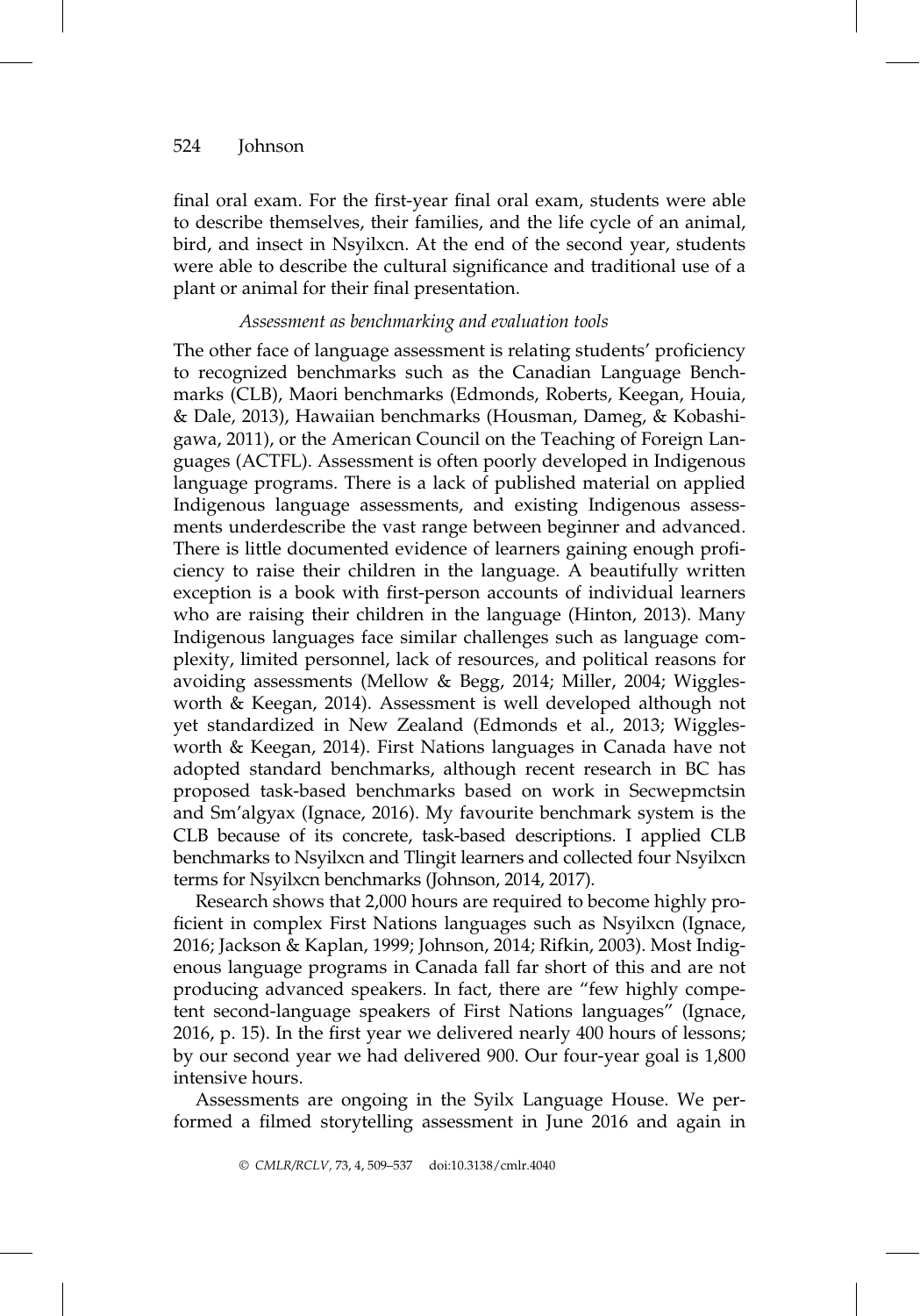June 2017. We will compare students' speaking proficiency to CLB and Nsyilxcn benchmarks as ongoing research. Spoiler alert: as a teacher I can already tell that the students were speaking at a highbeginner level after 400 hours and are low-intermediate after 900 hours. Our delivery is on track in terms of both hours and proficiency. The intermediate phase is a lengthy phase, and students will spend the next 900 hours progressing from low- to mid-intermediate. At midintermediate, students can participate in full-immersion workplaces and continue to study and progress to the advanced level. The secret to achieving advanced-level proficiency will be in creating full-immersion workplaces, continued study, and exposure to more advanced or fluent speakers.

The definition of successful Indigenous language revitalization needs to expand to include these key assessment parameters: (a) How many advanced speakers have been created? (b) How many are raising their children in the language? (c) What percentage of learners' daily lives are conducted in the language? In the Syilx Language House, our answers to these questions would be (a) zero (we have not yet created an advanced speaker); (b) zero in Canada and a handful in the United States; and (c) just under 10 percent (11 hours per week divided by 112 waking hours per week). After the fourth year of delivery, some students will begin to form full-immersion workplaces and raise that percentage. This final step will support students to grow from intermediate to advanced.

#### Participants – who we are

This issue of The Canadian Modern Language Review calls for a focus on learner identities. This section describes who we are, how we found our way to language, and feedback from community. My students, coteachers, and I are Syilx people who want to put in the commitment to become speakers. All are very hard workers. Most have families. Our language is of sacred importance to us. For most of us that is enough reason to be here and no other explanations are necessary. We are members of five of the seven Syilx communities in Canada, and live in Penticton, Westbank, Osoyoos, Keremeos, and Vernon. Most students commute an hour each way to attend. Two students commute two hours each way from Vernon. I, as well as two students, live in Penticton. In 2015, I asked Chiefs and Councils from Penticton Indian Band, Osoyoos Indian Band, and Westbank First Nation to support "ten of your best people" to attend the Language House two days a week for four years. They agreed to support employees to leave work two days a week for four years. I hoped for parent-aged adults between the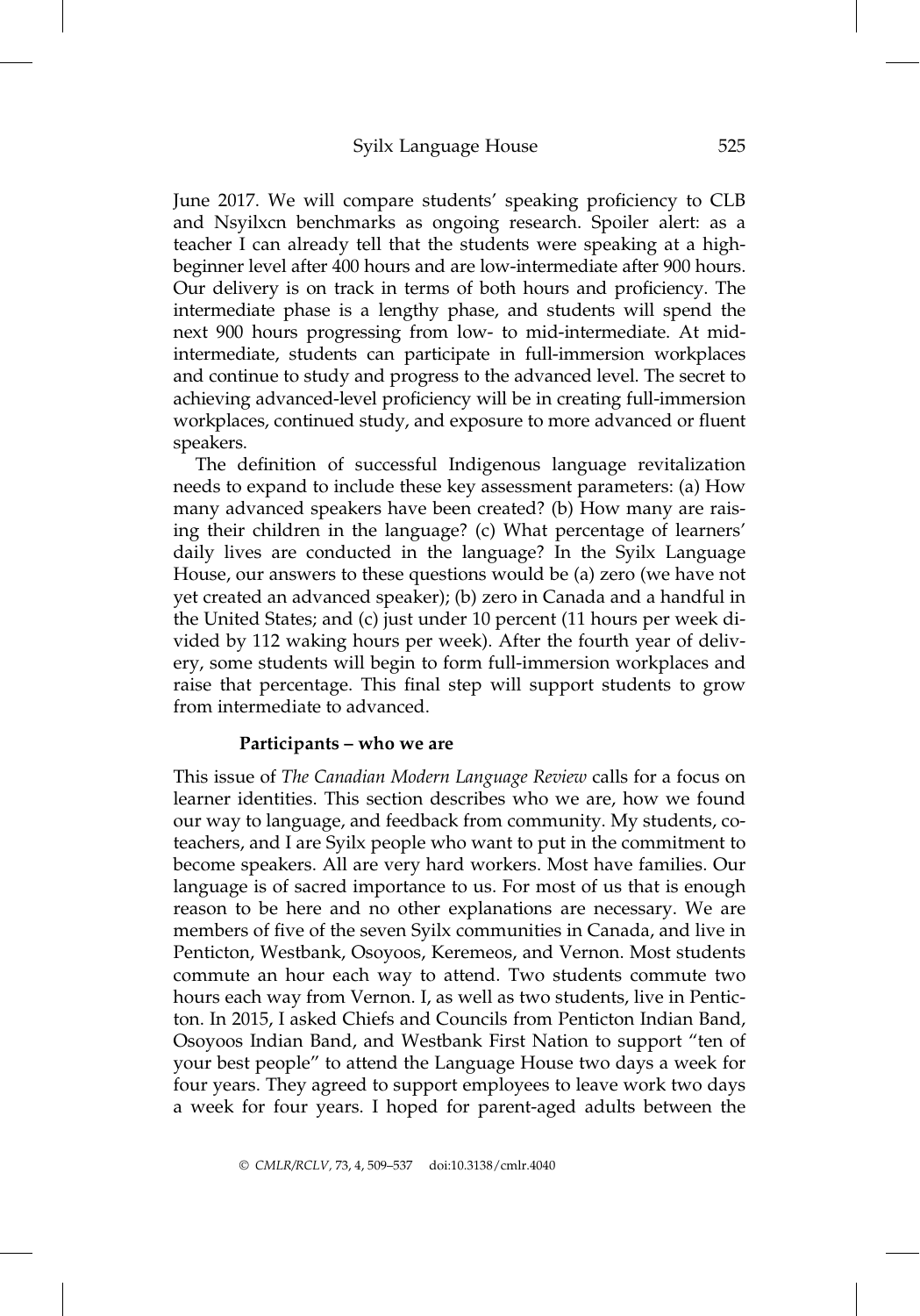ages of 18 and 30. My students are between 24 and 60 years of age; most are around 30. I am nearing 50.

The Chiefs and Councils of PIB, OIB, and WFN provided eight students; the rest were recruited by word of mouth and e-mail. Ten students are supported by their employers to attend: Penticton Indian Band, Osoyoos Indian Band, Westbank First Nation, School District 23, and Sensisyusten Band School. Four students are volunteers. Goya da Yeñsdih and Q<sup>w</sup>yq<sup>w</sup>Sayáxǐn were co-teachers as well as students in Year 2. Q<sup>w</sup>yq<sup>w</sup>Sayáxn is a gifted learner who, like me, got his start 10 years ago from community language programs including the Enowkin Centre in Penticton. Unlike me, he is a hilarious and gifted comedian and storyteller, a pow-wow dancer, artist, and father. We are lucky to have him and we make a great teaching team. He came to work full time at the Language House in 2017 and is now teaching and recording and transcribing Elders. The Syilx Language House started in September 2015 with 19 participants, including myself. As of July 2017 we had 16 participants. In the first year two students dropped out because of work pressures (lesson learned: they did not receive adequate support from their workplaces) and one to care for her baby. Three intermediate learners joined us in Year 1; one dropped a year later to care for his baby. A student withdrew in September 2017 to have a baby, delivered in October 2017. Another lesson learned: We need a language nest as soon as possible to support students to continue to attend. We applied for and received funding for a mini language nest at Westbank to provide support to two students and their babies.

#### Community feedback

Twice a year we invite family, friends, and funders to an event where students give an oral presentation and we share food and collect feedback from community. We did this on February 10, 2016, after 200 hours, on June 23, 2016, after nearly 400 hours, on December 15, 2016, after 550 hours, and on June 23, 2017, after 900 hours. During feedback sessions, Elders were amazed at the learning that has been accomplished in a short time, and students stated that our methods are the fastest, most effective language learning they have experienced. They are passionate about the speed of learning, the curriculum, the supportive environment, the positivity and sense of purpose, and the opportunities for creating connections and finding themselves. This paper shares feedback from the February 10 and June 23 session in 2016. June 23 was a proud day in both 2016 and 2017; 16 students celebrated completion of their first and second years. Students received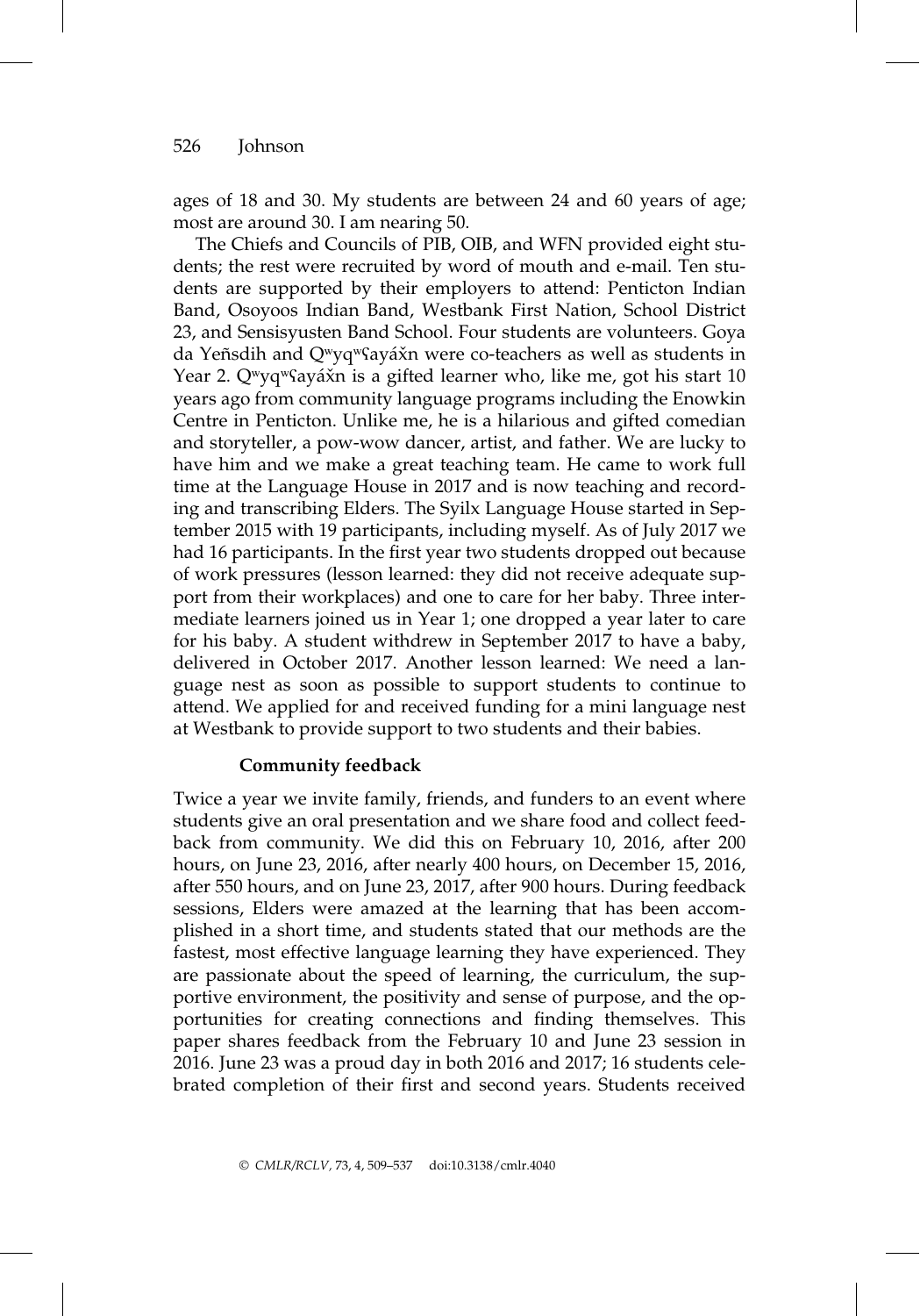the SFU First Nations Proficiency Certificate on June 23, 2017, and celebrated with Nsyilxcn Karaoke (Kelowna Capital News, 2017).

## Community observations midway through year 1: February 10, 2016

 $\dot{\mathbf{K}}$ ninmtn ṫa nqʷiċtn Grouse Barnes (WFN fluent Elder): When I first heard you guys, you were struggling. When I hear you now you are coming from being a baby into a teenager. I can feel the strength in your words and your heart. When your heart and mind come together you are strong.

Fluent Elder: Seeing the Captík<sup>w</sup>ł acted out. It's different when we grew up. You're doing really great the way it is. It is really good that the young people are getting up there and Captikʷł. It is part of who we are as people. The Captik<sup>w</sup>ł teaches us. It is a tool and it's history. Holy smokes! You are doing wonderful. You have learned a lot. I hope I'm still here when you can come to talk with me!

Parent: What I heard with the Captík<sup>w</sup>ł was beyond what I expected. I like what Grouse said about getting my spirit back I think maybe in my case that's what's been missing for me. To come back after years of being away (residential school and life), I decided to come back to where I was born. I feel so proud of what you do here. I hope to come back again and watch the progress, to see what's happening next.

Cucuásqt Pamela Barnes (WFN Elder): I think the program speaks for itself. The progress that's been made in such a short time. We've worked with language in our communities for many many years. This is working. Thank you to Michele and your stubbornness and hard work - that's exactly what is needed to make these things happen. I really appreciate that you have a vision and make it happen.

Osoyoos Indian Band Councillor: You've come a really long way since the first presentation. It isn't easy standing in front of each other. I was very proud and honoured to be here and hear those presentations. I hope you guys use each other and stay connected that way and build each other up, so you can teach us back at home.

Qwayqw $\gamma$ ayá $\chi$ n Levi Bent (PIB student, LSIB member): I'm very appreciative of this process. We need words to develop pronounciation. This process is giving us gobs of words. Let's look beyond the books and the stories to find the words and find it in our hearts. I'm looking forward to my brain hurting again! We got something really good going on here!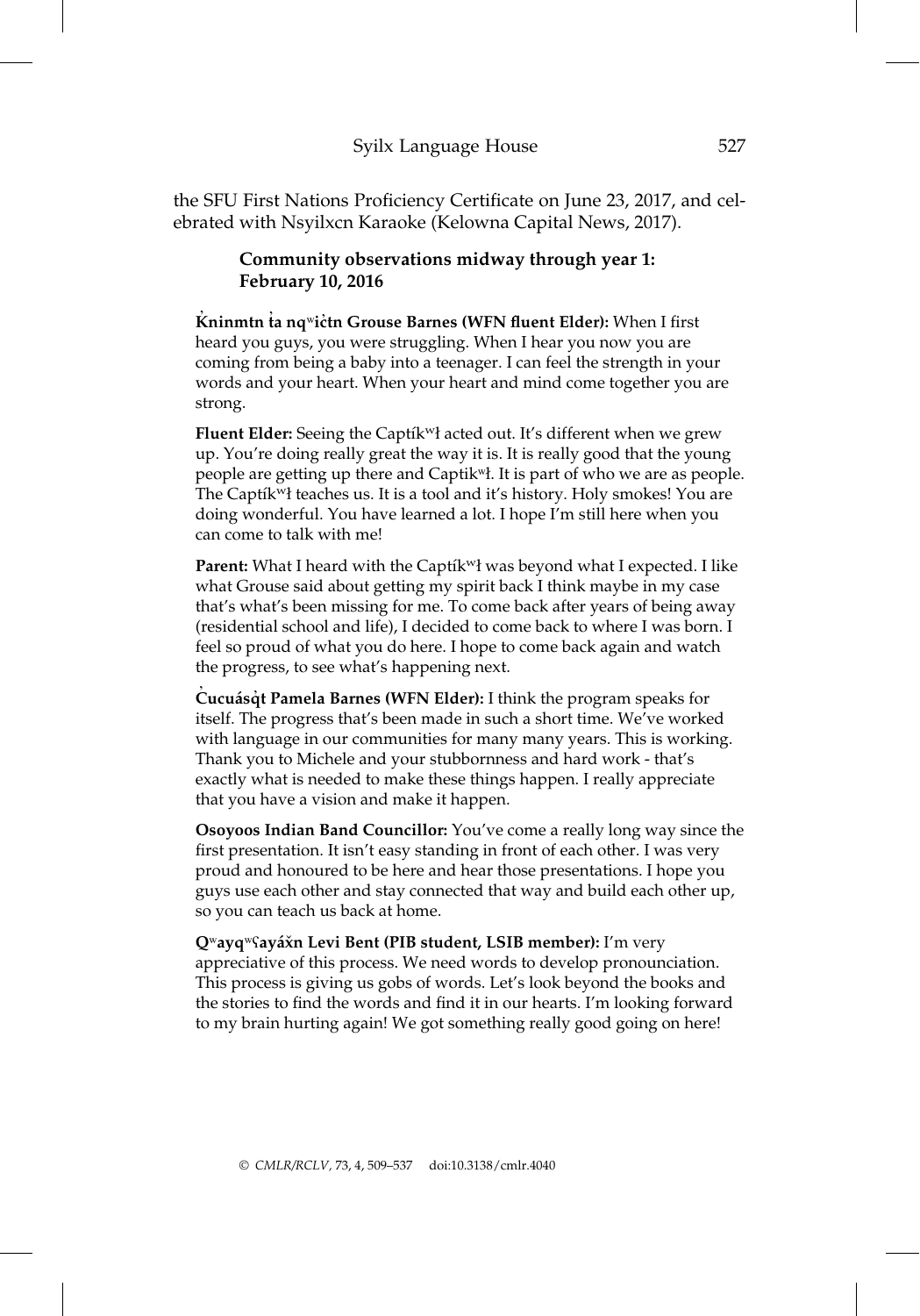#### Community observations at end of year 1: June 23, 2016

Ki?láwna Andrew McGinnis (PIB fluent Elder): kn limt nixəlmn. xast i? sq<sup>w</sup>a?q<sup>w</sup>?álmp. I am happy to hear you, your speech is good.

Chief Nqʷaʔsmu´lmn Jonathan Kruger (Chief of PIB 2008–16): Collaborate with all speakers, Elders, language authorities so there is a strong support. Continue to build new curriculum with Elders like Ki?láwna. I will speak with Council about supporting the 2020 vision. I am proposing a centre of excellence with a wing for language. Would like to see apps for increasing community engagement; not everyone will become fluent, we need to support all the other learners as well. All 18 students "keep going!" Millions have been spent on French (approximately 300 million compared to 5 million for FN languages). MP Richard Cannings will take our message to Ottawa.

 $\dot{\mathbf{K}}$ ninmtm ta nq<code>wi</code>c̓tn Grouse Barnes (WFN fluent Elder):  $\check{\mathsf{x}}$ ast nixəlmn. lut ,<br>ta c?ax ʕapná?. taʔli x̌ʕal. nx̌əscin. mi k̓ʷck̓ʷəctwilx iʔ snəqsilxʷs, iʔ sqilxʷcawtət. It is good to hear you. You are not shy anymore and are very clear. Keep going and it will strengthen your families and our sqilx<sup>w</sup> ways. We all have a job to do and we must continue to look seven generations ahead.

Cucu?ásqt Pamela Barnes (WFN Elder): Thanks S?ímla?x<sup>w</sup> for leadership. An especial limləmt to unsupported (volunteer) students. Take the message to Ottawa, full unquestioned support is needed.

Dawn Machin (student, OKIB member): We made it! Thank you to the teachers and students. Move forward, look forward, no politics, avoid critical people. We need to connect with band schools, school districts. Language programs for youth, children and families. We need to work on having support for all students.

Richard Cannings, MP, Okanagan Boundary: Congratulations to everyone. You are setting a good example for the rest of the country.

Xaʔtma Sqilxʷ Flynn Wetton (student, WFN member): We all are awakening, reconnecting. We are sitting in this living dream. This doesn't happen overnight, carry the dream forward.

 $\check{\bm{\chi}}$ astítk $^{\text{w}}$  Jolene Michel (student, PIB member and Language House assistant): Learning takes time & commitment. We are learning from books and memorizing curriculum but it's working, I am able to understand Elders. Challenge ourselves to speak in community.

Qʷayqʷʕayax̌n Levi Bent (student, PIB resident, LSIB member): nqilx<sup>w</sup>cnm – ixí? mrimstn, nistp c?ullús. Challenge ourselves to always speak nqilx<sup>w</sup>cn whenever we meet up. This is our medicine.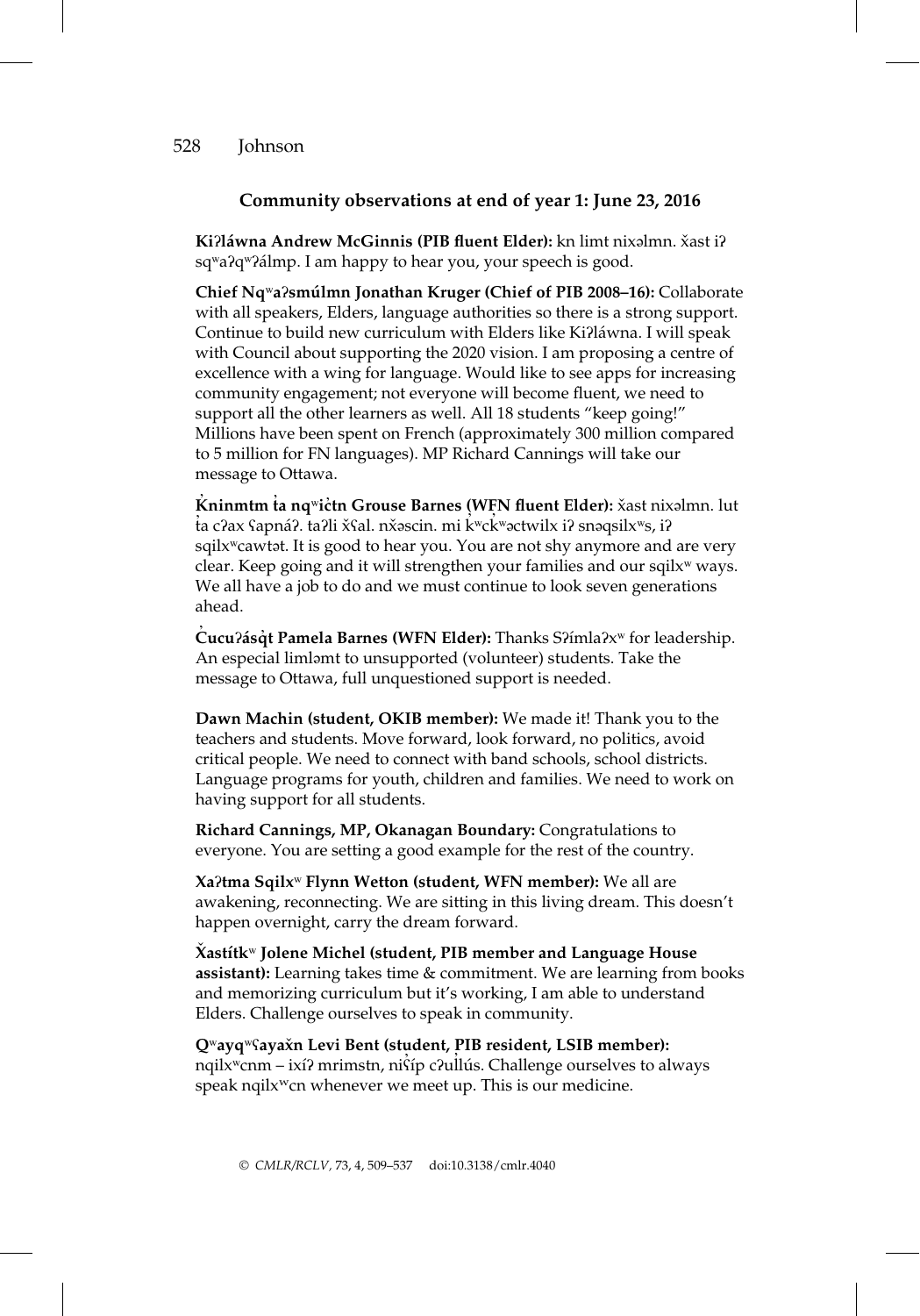Sta?q<sup>w</sup>alqs Hailey Causton (student, WFN member and Language House assistant): I want to acknowledge the hard work of S?ímla?x<sup>w</sup>. There is so much work done behind the scenes when you plan something big like this. She started the first language house in Chopaka and we never knew we would be doing this.

## Language diary – observations on teaching methods and evaluations from year 1

The following comments are reflections from my language diary and blog on applied teaching techniques or evaluations, mostly from the first year, and I share them for interested teachers:

June 23, 2016 – Celebrating Year 1

Congratulations to sixteen students and teachers for achievement of the FIRST YEAR. It has been a phenomenal year, the first of four. 400 hours down, 1,600 to go! Thank you to Elders, community, and leadership for supporting our journey. The Elders who heard the students are proud, and we know the ancestors would be too. Students gave presentations on the life cycles of tmixʷ, animals, birds and insects. We can't thank enough the supporters and families . . . . Thank you MP Richard Cannings for representing the Federal Government. It has been a week with losses and deep sadness in Syilx community and our graduation day this week was a glimmer of happiness reflected by the lived experience of decolonizing healing through language. Watch out for the class of 2020 . . . The 2020 plan and 2030 plan are underway . . . limləmt p isnəqsílx<sup>w</sup>. i? nqilx<sup>w</sup>cntət i? mrimstntət.

April 14, 2016 – Language teaching technique – effortful recall

Today I am recalling the many successful techniques we are using, direct acquisition, TPR, TPR-S, flashcards, word description games, games with images, grammar exercises, partner exercises, learning by teaching, full immersion, learning by recording, and learning by transcription. I wish there was a way we could share our lesson plans with everybody who is trying to succeed in creating adult speakers.

There is something very gratifying about being able to implement a new technique right away. I realize we are very lucky in the Language House to have such highly motivated students who are willing to try anything and give it their best effort. I read a book called "make it stick" over the weekend, with suggestions such as interleaving, interspersing, mixing it up, pre-testing, self-testing, "effortful recall," and shuffling flashcards. In fact, it got me interested in more effective flashcard use. It also motivated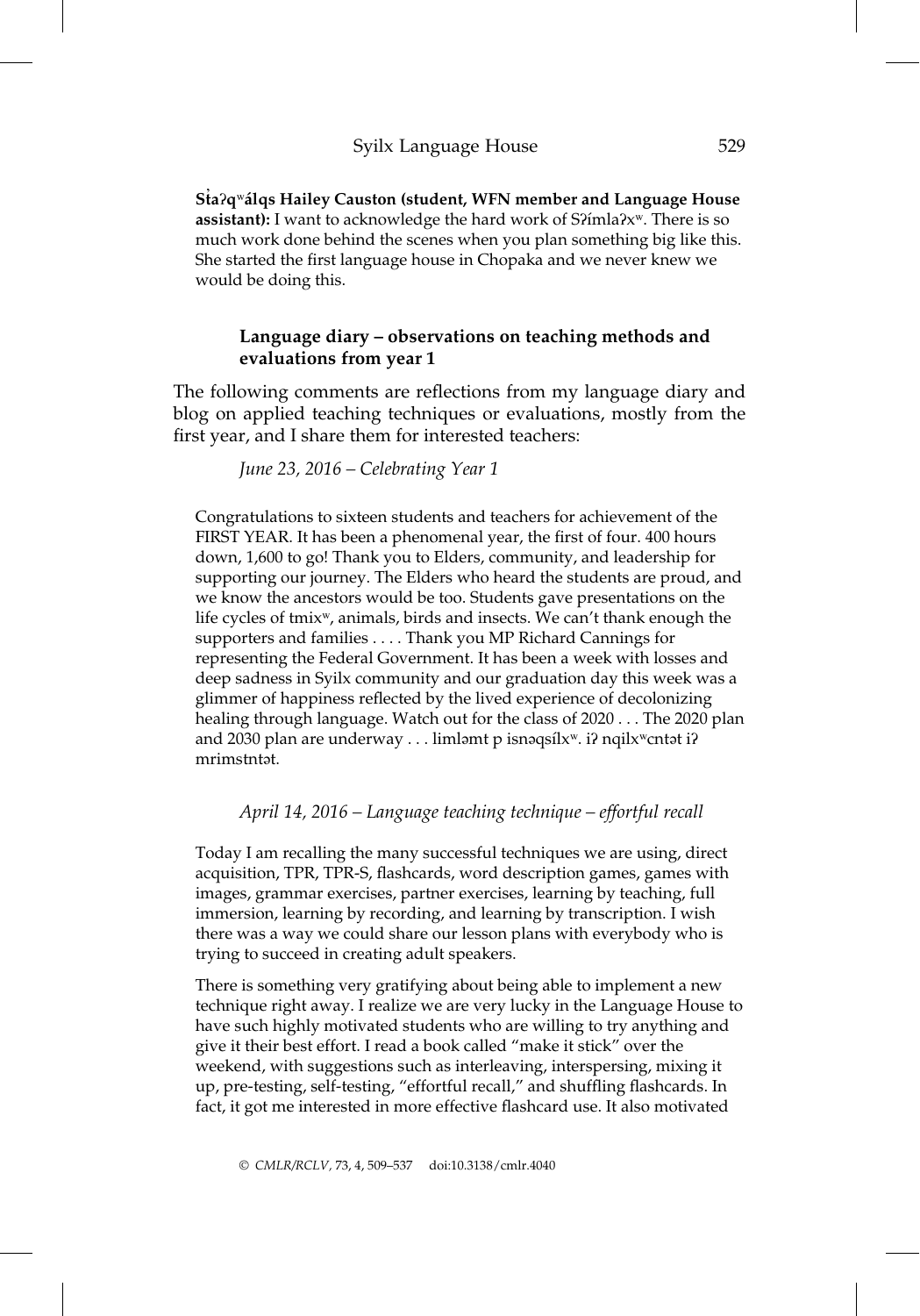me to intersperse more frequent moments of "effortful recall" into our lessons. Apparently the real learning occurs when the mind is activated to recall a word or phrase. I shared some of these concepts with my students this week. I counselled them to wait before "helping" each other with answers; to give each other the gift of struggling. This week I added several self-testing moments during lessons. The most exciting one was changing up our Captík<sup>w</sup>ł review. We usually do Captík<sup>w</sup>ł review by repeating the vocabulary words with the images, listening to the story and then doing TPR-S with the pictures in groups of four students. First, a student reads the vocabulary and the story to the whole group, then the story a second time with all students choral repeating. Then we break into groups and practice TPR-S for 20-30 minutes.

This week, after the choral repeat, I asked the students to stand up in pairs, walk out the door and walk around the ball park, about a city block. One student would tell the story completely from memory, adding or embellishing in their own words, or simply struggling to say as much as they could. Their partner's role was to listen and not help. The only response allowed was nodding. Then they would switch roles. If they finished before the walk was over, they would run through the story together, asking TPR-S questions. They stood up and walked out the door into the bright sunlight of a spring afternoon. There was an uneven number, so I was paired with a student. He courageously started first, and told the story, struggling with numerous words. I could see the effort he was making, the smoke almost rising from his head. I have to say, to a fluent speaker, the story would have been only partially intelligible. Nevertheless, it was heartwarming to see a dozen sqil $x^w$  adults walking on the land, speaking nqil $x<sup>w</sup>$ cn in full sentences, earnest concentration on their faces. When we came back inside I asked how it went, and they said it was exciting, they could feel the effort, and they loved it. We had the first student read the story aloud again, while holding up the pictures, and I saw several aha moments cross the faces of the students as they heard vocabulary words that they had almost recalled during their storytelling. These were golden learning moments.

#### February 20, 2016 – Penticton media coverage on Book 2 completion

Penticton newspaper picked up our story<sup>5</sup> . . . Syilx Language House celebrates milestone . . . Captík<sup>w</sup>ł 1 completed.

#### February 24, 2016 – First Peoples' Culture Council pays a visit

Aliana Parker from First People's Culture Council visited the Language House today and stayed for the afternoon to observe. We were in full swing, learning Nsyilxcn 2, reviewing Captík<sup>w</sup>ł 1 and Nsyilxcn 1, and playing UNO. She said, "I'm really impressed . . . It's so much more impressive in person than on paper," and, "It's four in the afternoon and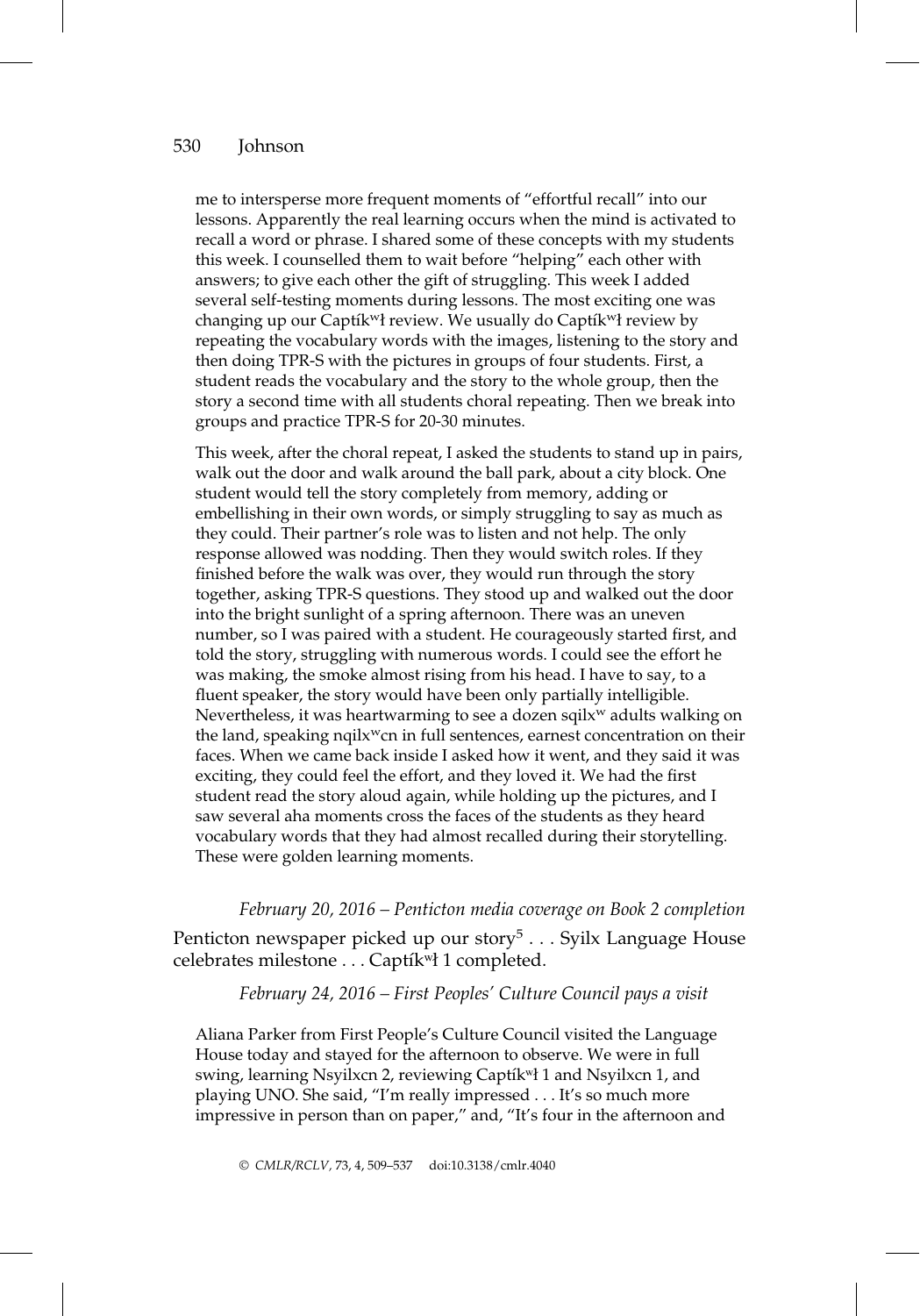## Syilx Language House 531

nobody's falling asleep!" She couldn't believe how many words the students were using while playing UNO. She asked for a copy of our UNO cheat-sheet. She said FPCC used UNO as an immersion game but the students weren't asked to raise the bar as high as we do. Our students have to say, "I pick one up," "I place down a red card," and "it's your turn" every time they play a card or they lose their next turn.

## March 10, 2016 – praise from S Samtíča? and Chris Parkin

Chris Parkin said in an email: ʕapnáʔ t sx̌ľx̃ʕalt Sʕamtíc̊aʔ kʷu cus, "x̌ast iʔ sck<sup>'w</sup>uls S?ímla?xʷ. . . c̓x̌ił t mnimttət, k̓ʷulm uł qłnus." (today Sʕamtíc̓a? told him, "S?ímla?x<sup>w</sup> is doing good work . . . just like us, she works hard and is getting there.")

#### Feedback from fluent Elders after year 2

#### June 12, 2017 – fluent speaker Grouse Barnes

When I first started working with them they were babies in the language and now I can have a conversation with quite a few of them. They are more confident, more outgoing, and they've come a long ways. One student [in particular] has kind of blossomed. Even in their personal growth they've grown, they're more assertive, they're more independent, nixʷ stłtałt, more true. They are not intimidated by an Elder speaker whereas before they were shy, x<sup>w</sup>um t≀ ?arsík<sup>w</sup>, like a turtle.

June 19, 2017 – Sʕamtı´c̓aʔ Sarah Peterson

Sʕamtíċaʔ told me, "wisíʔstmn," I hold you up, and, "kʷ lǩlaǩt," you are persistent.

June 23, 2017 – media coverage on year 2 celebration

Local media reported on our second year celebration and graduation ceremony. Sixteen participants celebrated the completion of Year 2, 900 hours, and were awarded Simon Fraser University First Nations Languages Proficiency Certificates. The evening was celebrated with speeches, language presentations from Nsyilxcn 3, and Nsyilxcn Karaoke by students and teachers (see Kelowna Capital News, 2017).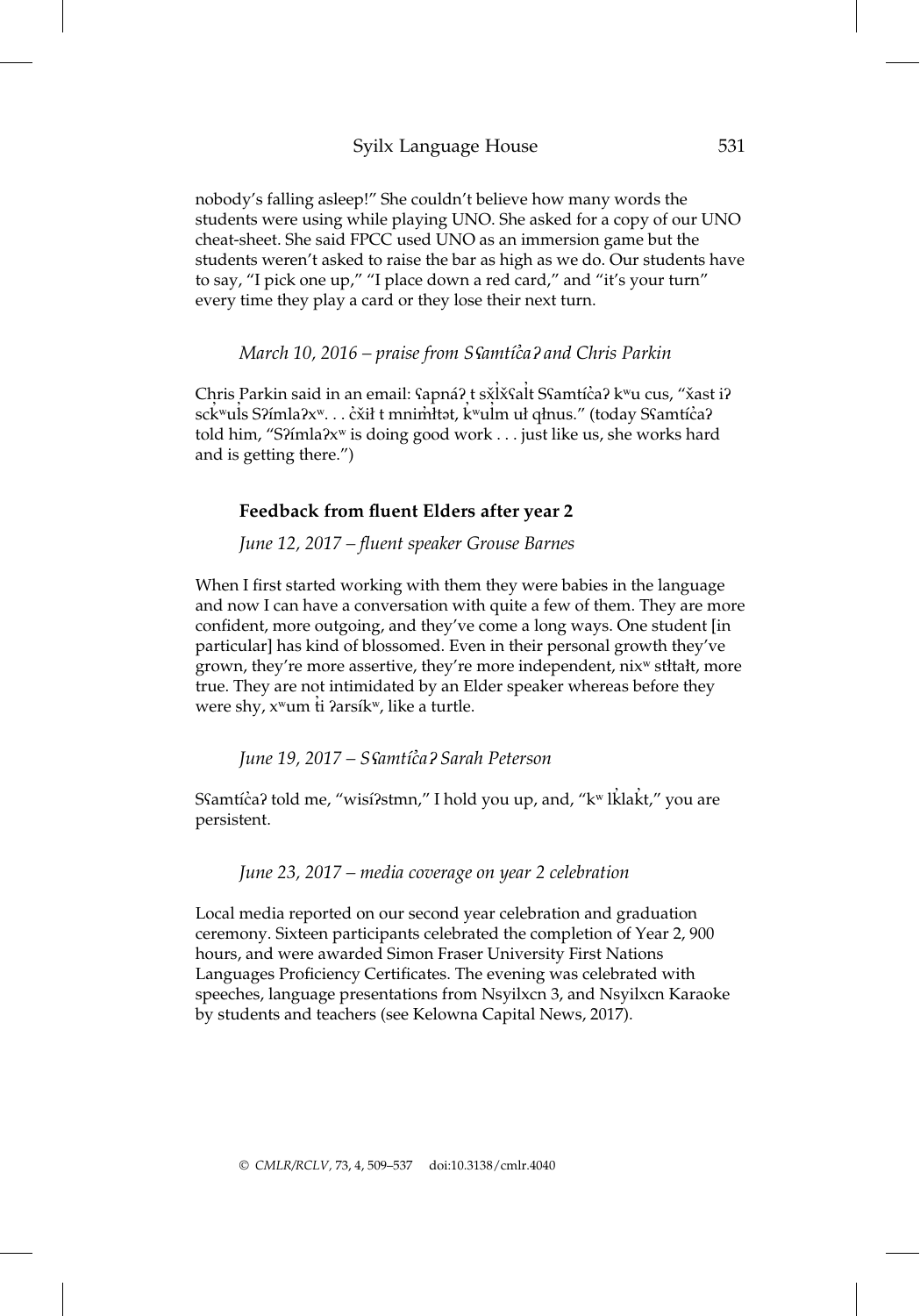#### The 2020 Vision

In 2019 the first cohort will have completed four years and 1,800 hours in the Language House and will, with prayers, emerge as midintermediate speakers. Syilx leadership is beginning to envision a world with fluent speakers and there are discussions to create language houses in Penticton, Westbank, and Osoyoos by 2020. These language houses will employ our graduates as teachers and bring a larger cohort through four years of intensive programming. Leadership and department heads will choose which departments will be Nsyilxcn-only by 2030. If we are successful in fundraising for this ambitious plan, the 2020 Plan will replicate the Syilx Language House experience for *one hundred* community members and then *turn* off English in several departments. We know that each learner needs to work in a full-time Nsyilxcn-only workplace, or language domain, as a final step to achieve advanced proficiency. After four years we will have enough critical mass to turn off English in several departments, workplaces, language nests, schools, and government offices, and learners will have the skills to bring their language into their homes. Our language dreams include full-immersion workplaces for a portion of band employees and immersion schools in each community, modelled after the Salish School of Spokane. axá? i? sqi?stat. This is our dream.

Correspondence should be addressed to S?ímla?x<sup>w</sup> Michele Kay Johnson, Syilx (Okanagan) First Nation, Syilx Language House Association, 398 Ridge Road, Penticton, BC V2A 8N7; e-mail: michelekjohnson@gmail.com.

#### Acknowledgements

I hold my hands up in the air to Sናamtíċa? Sarah Peterson, Christopher Parkin, LaRae Wiley, and the Salish School of Spokane for trailblazing leadership, mentorship, and for freely sharing the N'səl'xcin Curriculum Project teaching methods and curricular design (Peterson et al., 2015). For the people-to-be and for the language*, kn ǩsam mi əłxʷlal iʔ nqʷlqʷiltntət*. High-five to my co-teachers ̓ Goya da Yeñsdih Tiana Louis and Q<sup>w</sup>yq<sup>w</sup>Sayáxǐn Levi Bent and students for their passion and hard work. Limlamt to Dr. Marianne Ignace, Simon Fraser University, for a post-doctorate through the SSHRC Partnership grant, and Mitacs, First Peoples' Culture Council, the Aboriginal Languages Initiative, and BC Hydro. Limləmt to Penticton Indian Band, Osoyoos Indian Band, Westbank First Nation, Okanagan Indian Band, Okanagan Nation Alliance, and leadership for stepping up and supporting the Syilx Language House to create new speakers. Gratitude to Nq<sup>w</sup>a?smu<sup>I</sup>lmn Jonathan Kruger (Chief of PIB 2008–16) and Chief Ki?láwna Clarence Louie (OIB) for holding up the language and getting the ball rolling. Gratitude to the En'owkin Centre, Richard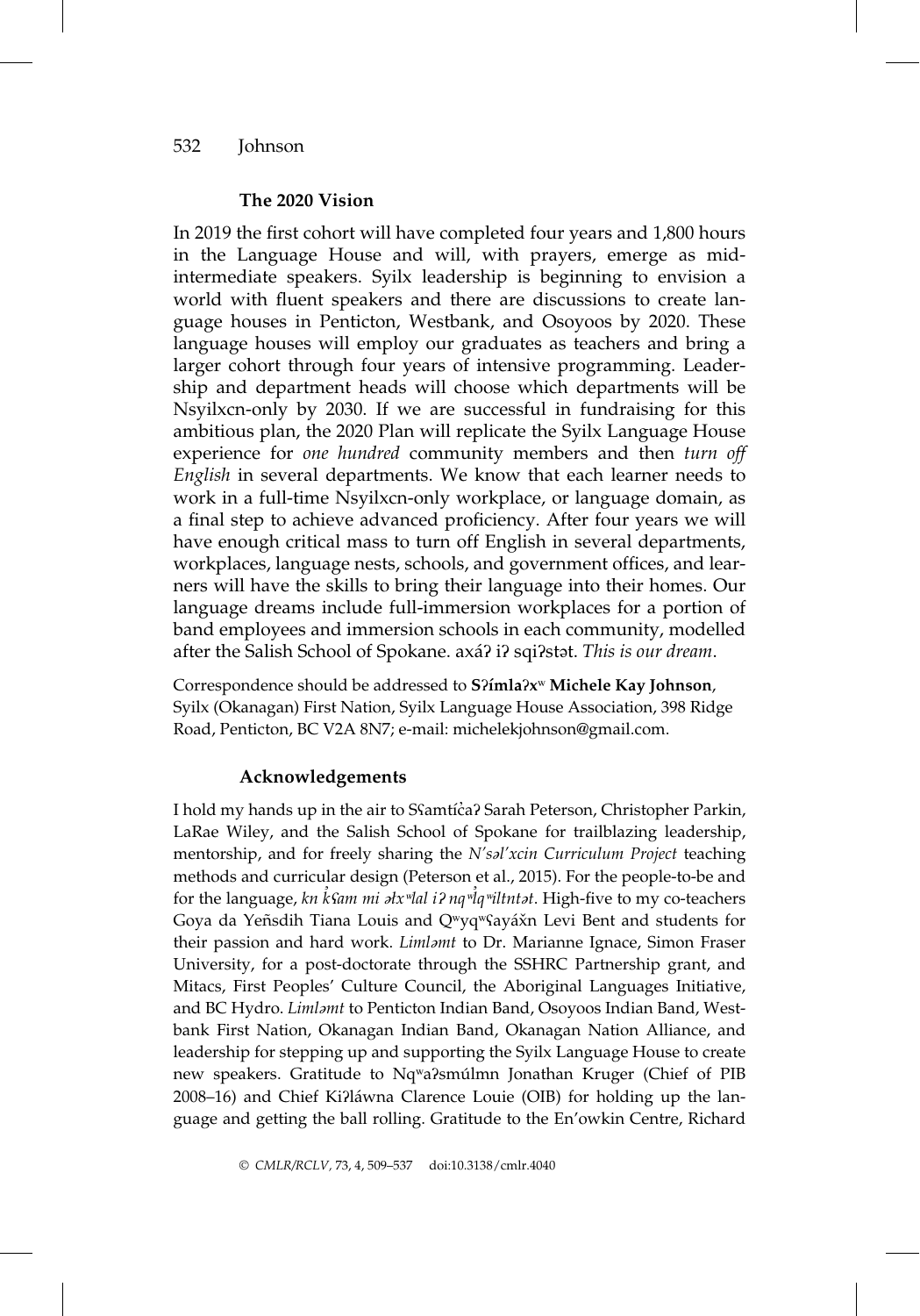and Jeannette Armstrong, Andrew McGinnis, and other fluent Elders for my first lessons in our language and creating a space for language. Gratitude to my capsiws sisters from the Chopaka Language House. p inxmink.

#### Notes

- 1 All six textbooks may be downloaded from http://www.interiorsalish. com.
- 2 Our background is shared in Johnson (2014) and at http://youtu.be/ O7fFMN-KSa4.
- 3 See http://thelanguagehouse.ca.
- 4 See http://thelanguagehouse.ca.
- 5 See http://infotel.ca/newsitem/okanagan-first-nations-celebrate-languagemilestone/it27856.

## References

- Arcand, J.T. (2011). Language warrior. Pacific Rim Magazine. Retrieved from http://www2.langara.bc.ca/prm/2011/articles/warrior.html
- Archibald, J. (2009). Second language acquisition. In W. O'Grady & J. Archibald (Eds.), Contemporary linguistic analysis: An introduction (8th ed.). Toronto: Pearson.
- Asher, J.J., & Adamski, C. (1986). Learning another language through actions: The complete teacher's guidebook (Vol. 3). Los Gatos, CA: Sky Oaks Productions.
- Brown, P.C., Roediger, H.L., III, & McDaniel, M.A. (2014). Make it stick: The science of successful learning. Cambridge, MA: Harvard University Press. http://dx. doi.org/10.4159/9780674419377
- Cantoni, G. (1999). Using TPR-Storytelling to develop fluency and literacy in Native American languages. In J.A. Reyhner, G. Cantoni, R.N. St. Clair, & E.P. Yazzie (Eds.), Revitalizing indigenous languages (pp. 53–58). Flagstaff: Northern Arizona University. Retrieved from http://jan.ucc.nau.edu/jar/RIL\_5.html
- Carless, D. (2007). Learning-oriented assessment: Conceptual bases and practical implications. Innovations in Education and Teaching International, 44(1), 57–66. http://hdl.handle.net/10722/54276
- Centre for Canadian Language Benchmarks [CLB]. (2012). Canadian Language Benchmarks: English as a second language for adults. Ottawa: Ministry of Citizen and Immigration. Retrieved from http://www.cic.gc.ca/english/pdf/pub/ language-benchmarks.pdf
- Cohen, W.A. (2010). School failed Coyote, so Fox made a new school: Indigenous Okanagan knowledge transforms educational pedagogy (Unpublished doctoral dissertation). University of British Columbia, Vancouver. https://circle.ubc. ca/handle/2429/30469
- Dauenhauer, N., & Dauenhauer, R.L. (1998). Technical, emotional, and ideological issues in reversing language shift: Examples from Southeast Alaska. In L.A. Grenoble & L.J. Whaley (Eds.), Endangered languages (pp. 57–98). Cambridge: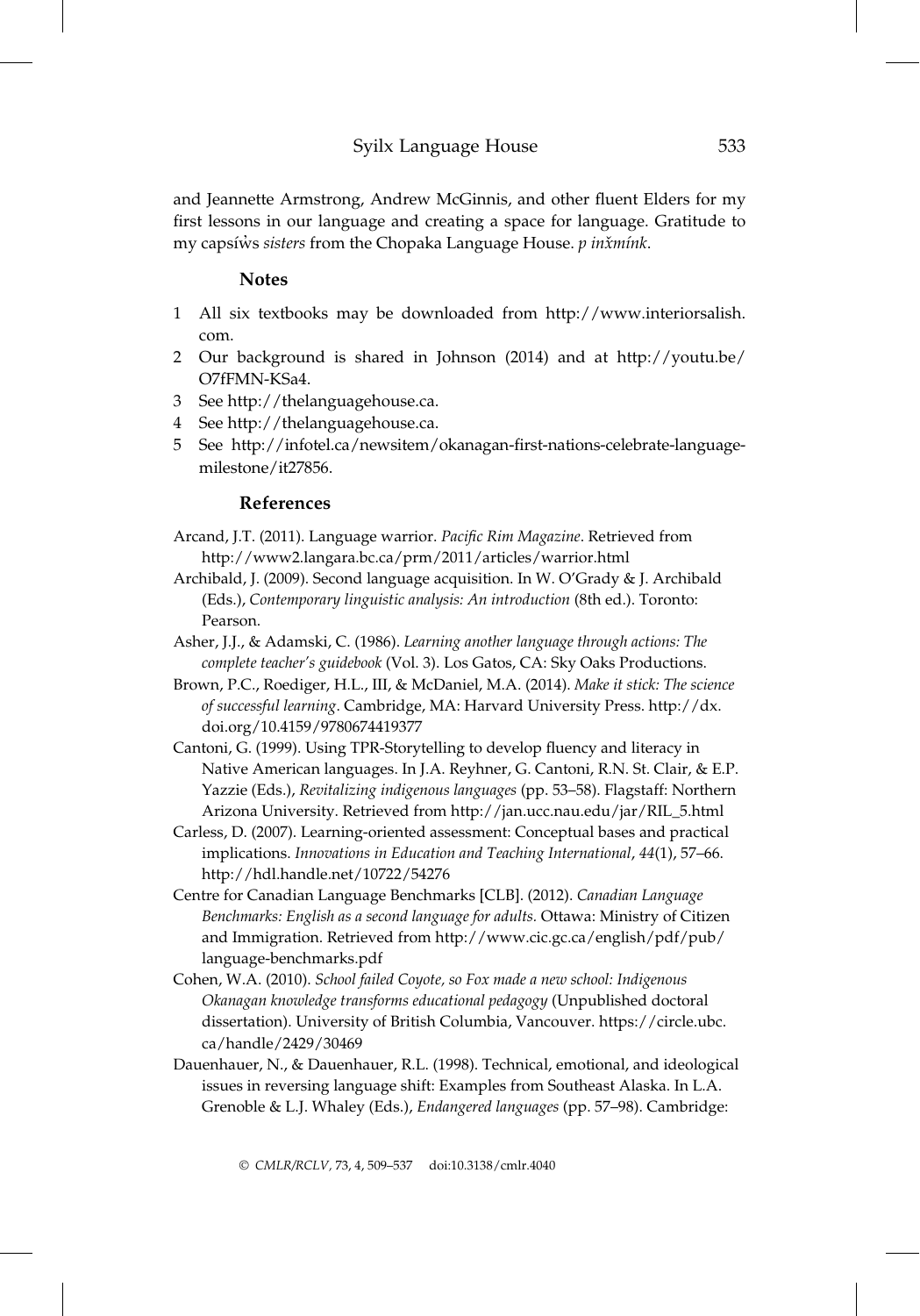Cambridge University Press. http://dx.doi.org/10.1017/ CBO9781139166959.004

- Dewaele, J.-M. (2002). Psychological and sociodemographic correlates of communicative anxiety in L2 and L3 production. International Journal of Bilingualism, 6(1), 23–38. http://dx.doi.org/10.1177/13670069020060010201
- Dick-Billy, J. (2003). Acquiring Secwepemctsin: Successful approaches (Unpublished Master's thesis). Simon Fraser University, Vancouver.
- Dick-Billy, J., Michel, A.S., Michel, K., LeBourdais, T., & Michel, S. (2004). TPR Level One: A beginner's language program using the Total Physical Response approach. Chase, BC: Chief Atahm School.
- Dick-Billy, J., Michel, A.S., Michel, K., LeBourdais, T., & Michel, S. (2007). TPR Level Two: A language program using the Total Physical Response approach to language planning (2nd ed.). Chase, BC: Chief Atahm School.
- Edmonds, K., Roberts, N., Keegan, P., Houia, W., & Dale, H. (2013). Kaiaka Reo: Reo- $\bar{A}$ -Waha Ki Te Motu: The development of Māori oral language proficiency progressions. Report to the Ministry of Education New Zealand. Wellington: Ministry of Education, New Zealand.
- First Peoples' Culture Council [FPCC]. (2010). Report on the status of B.C. First Nations languages 2010 Brentwood Bay, BC: First Peoples' Heritage, Language and Culture Council. Retrieved from http://www.fpcc.ca/files/PDF/2010 report-on-the-status-of-bc-first-nations-languages.pdf
- First Peoples Culture Council [FPCC]. (2014). Report on the status of B.C. First Nations languages 2014 (2nd ed.). Brentwood Bay, BC: First Peoples' Heritage, Language and Culture Council. Retrieved from http://www.fpcc.ca/files/ PDF/Language/FPCC-LanguageReport-141016-WEB.pdf
- First Peoples Culture Council [FPCC[]. (2016). 25 Years supporting BC First Nations languages, arts and cultures 2014/15 Annual Report: 25th anniversary edition. Brentwood Bay, BC: First Peoples' Heritage, Language and Culture Council.
- Fishman, J.A. (1991). Reversing language shift: Theoretical and empirical foundations of assistance to threatened languages. Clevedon, Philadelphia: Multilingual Matters.
- Fishman, J. (1993). Reversing language shift: Successes, failures, doubts and dilemmas. In E.H. Jahr (Ed.), Language conflict and language planning (pp. 69– 81). Berlin: Mouton de Gruyter.
- Grzega, J. (2005). Learning by teaching: The didactic model LdL in university classes. Eichstätt, Germany: Sprach- und Literaturwissenschaftliche Fakultät, Katholische Universität Eichstätt-Ingolstadt.
- Hinton, L. (2003). How to teach when the teacher isn't fluent. In I.J. Reyhner, O. Trujillo, R.L. Carrasco, & L. Lockard (Eds.), Nurturing Native languages (pp. 79– 82). Flagstaff: Northern Arizona University Press.
- Hinton, L. (2013). Bringing our languages home: Language revitalization for families. Berkeley, CA: Heyday Publishers.
- Housman, Alohalani, Dameg, Kaulana, & Kobashigawa, Mahealani. (2011). Report on the Hawaiian Oral Language Assessment (H-OLA) development project. Second Language Studies, 29(2), 1–59.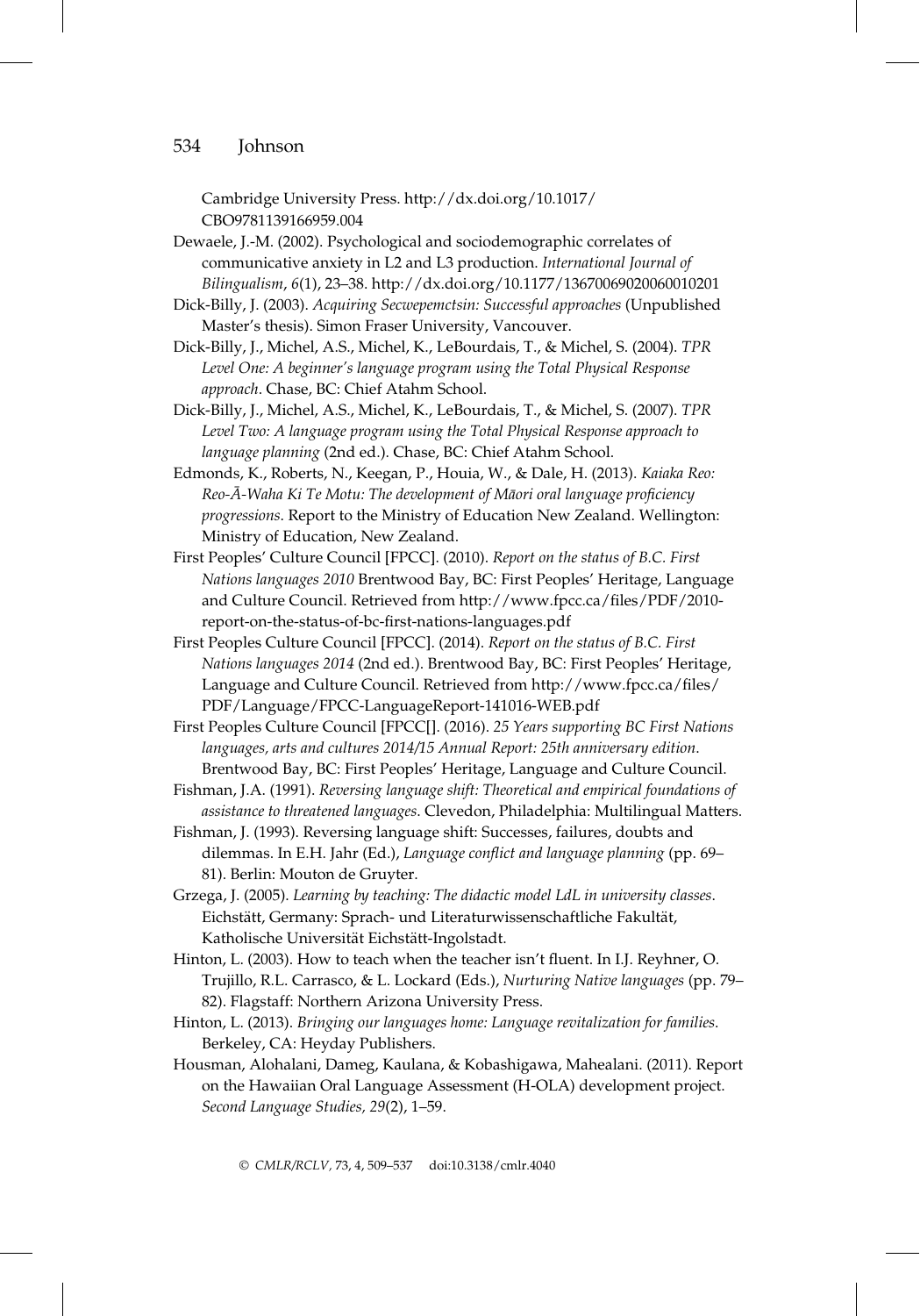- Ignace, M. (2016). First Nations Language Curriculum Building Guide: BC Kindergarten - Gr. 12. West Vancouver BC: First Nations Education Steering Committee. Retrieved from http://www.fnesc.ca/wp/wp-content/uploads/2016/04/ 614108-FNESC-LANGUAGE-BULDING-CURRICULUM-BOOK-290316-B-Fwith-Cover.pdf
- Jackson, F.H., & Kaplan, M.A. (1999). Lessons learned from fifty years of theory and practice in government language teaching. Georgetown University round table on languages and linguistics. Washington, DC: Georgetown University Press.
- Johnson, S?ímla?x<sup>w</sup> M.K. (2014). n'łaqwcin (clear speech): 1,000 hours to midintermediate N'syilxcn proficiency (Indigenous language, Okanagan-Colville, n'qilxwcn, Interior Salish) (Unpublished doctoral dissertation). University of British Columbia-Okanagan, Kelowna. http://circle.ubc.ca/handle/2429/ 45453
- Johnson, Sʔímlaʔxʷ M.K., Gregoire, C̊alúpa A., McGinnis, Kiʔláwna A., Barnes,  $\dot{\mathsf{K}}$ ninmtn ta? n $\dot{\mathsf{q}}$ wićtn G., Terbasket, Q̄wəlmnalqs T.A., & Edwards, Qıyusálxqn H. (2015). i?  $\tilde{x}$ i $\tilde{x}$  is  $\tilde{x}$  antianianiania<sup>n</sup> antiania<sup>n</sup> stories 10 with audio CD. Shared with community at the Okanagan Nation Alliance - Annual General Assemby, July 23, 2015, Penticton BC. Penticton BC: Okanagan Nation Alliance.
- Johnson, S?ímla?x<sup>w</sup> M.K. (2016). Ax toowú át wudikein, my spirit soars: Tlingit direct acquisition pilot project. Language Documentation and Conservation, 10, 306–336. https://scholarspace.manoa.hawaii.edu/bitstream/handle/10125/ 24695/johnson.pdf
- Johnson, Sʔ´ımlaʔxʷ M.K. ( (2017). Breathing life into new speakers: Nsyilxcn and Tlingit sequenced curriculum, direct acquisition, and assessments. The Canadian Modern Language Review, 73(2), 109–132. http://dx.doi.org/10.3138/ cmlr.3549
- Kamana, K., & Wilson, W.H. (1996). Hawaiian language programs. Paper presented at the Stabilizing Indigenous Languages, Second Symposium, Flagstaff, AZ.
- Kelowna Capital News. (2017, June 18). Celebrating two years of language renewal. Retrieved from http://www.kelownacapnews.com/news/ celebrating-two-years-of-language-renewal/
- Krashen, S.D., & Terrell, T.D. (1988). The natural approach: Language acquisition in the classroom. San Francisco: The Alemany Press.
- Larsen-Freeman, D., & Anderson, M. (2011). Techniques and principles in language teaching (3rd ed.). Oxford: Oxford University Press.
- Lightbown, P., & Spada, N.M. (2006). How languages are learned. Oxford, New York: Oxford University Press.
- MacIntyre, P.D., Gregersen, T., & Mercer, S. (Eds.). (2016). Positive psychology in second language acquisition. Bristol, UK: Multilingual Matters.
- Maracle, D.K., & Richards, M. (2000, May). A Native language immersion program for adults: Reflections on year 1. Paper presented at Indigenous Languages across the Community: Proceedings of the 7th Annual Conference on Stabilizing Indigenous Languages, Toronto.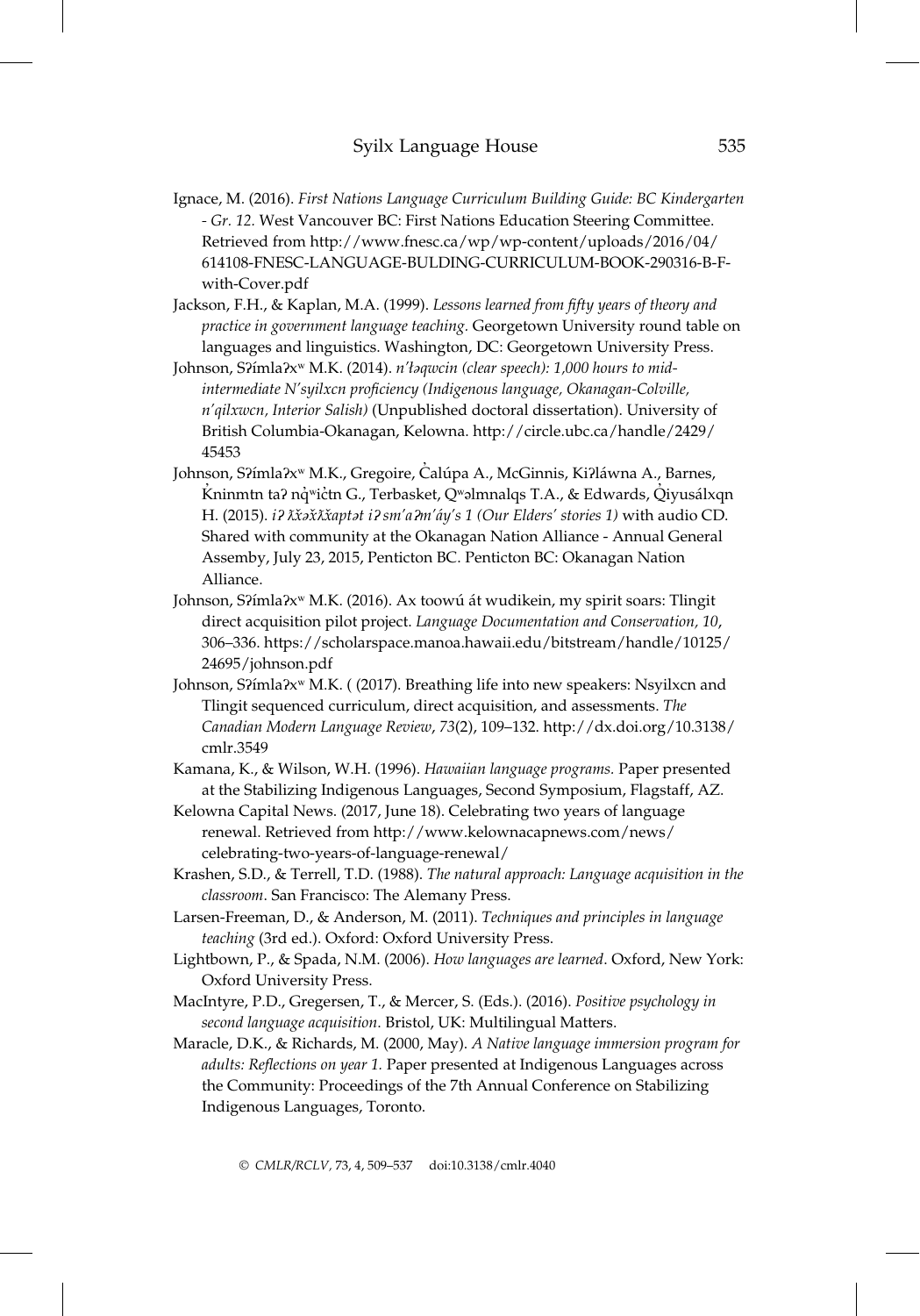- McCue, D. (2016, January 14). Skwomesh language activist to launch "trailblazing" immersion course at B.C. university: Students to be taught indigenous language 5 days a week at Simon Fraser University. CBC News. Retrieved from http://www.cbc.ca/news/indigenous/skwomesh-language-activist-b-cuniversity-launch-immersion-course-1.3404541
- McIvor, O. (2015). BC First Nations language education planning workbook. Vancouver: First Nations Education Steering Committee and First Nations Schools Association. Retrieved from http://www.fnesc.ca/wp/wp-content/ uploads/2016/04/61415-FNESC-Language-Education-Planning-WB-MARCH16-F-WEB.pdf
- Mellow, D., & Begg, K. (2014). Assessing North American Indigenous languages.. In A.J. Kunnan (Ed.), The companion to language assessment (Vol. IV, pp. 1759– 1768). Hoboken, NJ: John Wiley and Sons.
- Michel, K. (2013). First Nations language essentials (kindergarten level): Teaching outcomes for BC schools. Vancouver: First Nations Schools Association.
- Miller, J.W. (2004). Assessing First Nations language proficiency (Unpublished doctoral dissertation). University of British Columbia, Vancouver.
- Nicholson, R. (1990). Maori total immersion courses for adults in Aotearoa/New Zealand: A personal perspective. In J. Reyner (Ed.), Effective language education practices and Native language survival (pp. 107–120). Choctaw, OK: Native American Language Issues.
- Parkin, C. (Producer). (2012). Joshua Fishman and Salish revitalization [Photonarrative video file]. Retrieved from www.interiorsalish.com/ revitalizingsalish.html
- Penticton Indian Band [PIB]. (2013). Penticton Indian Band comprehensive community plan. Retrieved from http://pib.ca/?page\_id=1728
- Peterson, S., Elkink, T., & Parkin, C. (2008). N'səlxcin TPR 1: Colville-Okanagan TPR: Teachers' manual. Keremeos, BC: The Paul Creek Language Association and the Centre for Interior Salish.
- Peterson, S., & Parkin, C. (2007). Teacher's manual: Direct acquisition lesson activities. Keremeos, BC: The Paul Creek Language Association and the Lower Similkameen Indian Band.
- Peterson, SSamtíc'a? S., Wiley, L., & Parkin, C. (2015). Nsalxcin Curriculum Project. Series of six N'səlxcin textbooks and audio CDs: Nsəlxcin 1: A Beginning Course in Colville-Okanagan Salish; Captík<sup>w</sup>l 1: Nsəlxcin Stories for Beginners; Nsəlxcin 2: An Intermediate Course in Colville-Okanagan Salish; Captík vt 2: Nsəlxcin Stories for Intermediate Learners; Nsəlxcin 3: An Advanced Course in Colville-Okanagan Salish; Captík<sup>w</sup>ł 3: Nsəlxcin Stories for Advanced Learners. Keremeos, BC; Spokane, WA: The Salish School of Spokane, the Paul Creek Language Association and the Lower Similkameen Indian Band. Retrieved from http://www.interiorsalish. com/nselxcincurriculum.html
- Ray, B., & Seely, C. (2004). Fluency through TPR storytelling: Achieving real language acquisition in school (5th ed.). Command Performance Language Institute, Blaine Ray Workshops.